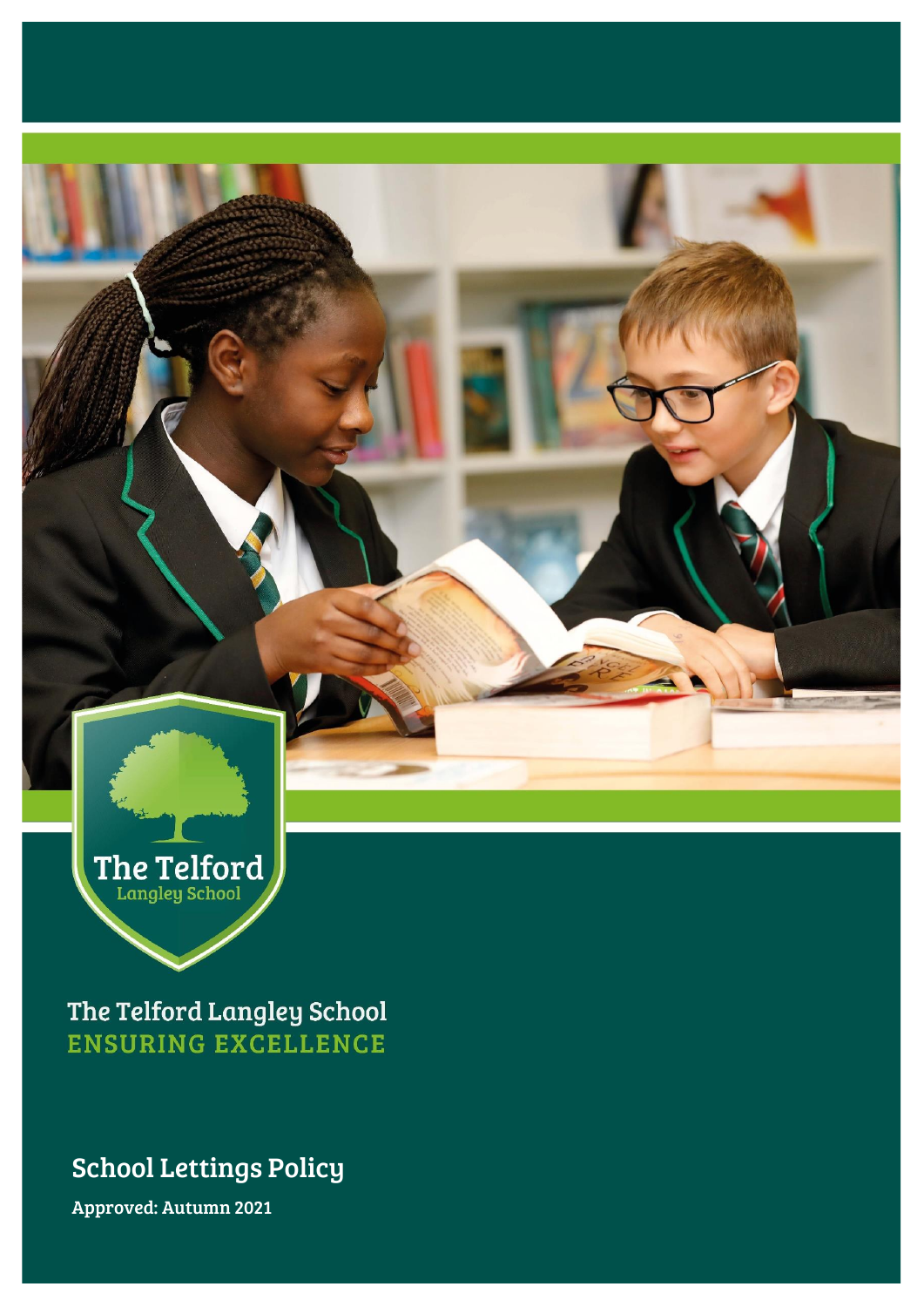# **School Lettings Policy**

| <b>Policy Name:</b>            | <b>School Lettings Policy</b>                                     |  |  |
|--------------------------------|-------------------------------------------------------------------|--|--|
| <b>Policy Owner:</b>           | School Business Manager - Gaby Lander                             |  |  |
| <b>Last Reviewed:</b>          | Summer 2021                                                       |  |  |
| Policy Approved \ Ratified by: | <b>Executive Leadership Team</b>                                  |  |  |
| <b>Term Policy Approved:</b>   | Autumn 2021                                                       |  |  |
| <b>Next Review Due:</b>        | Summer 2024<br>Annual review of scale of charges delegated to SBM |  |  |
| <b>Document Version:</b>       | 1.0                                                               |  |  |

## **Contents**

| 1.  |                                                                               |    |
|-----|-------------------------------------------------------------------------------|----|
| 2.  |                                                                               |    |
| 3.  |                                                                               |    |
| 4.  |                                                                               |    |
| 5.  |                                                                               |    |
| 6.  |                                                                               |    |
| 7.  |                                                                               |    |
| 8.  |                                                                               |    |
| 9.  | Appendix 3 - Safeguarding Checklist for External Organisations/ Individuals - |    |
| 10. | Appendix 4 – Safeguarding Checklist for External Organisations/ Individuals – | 22 |
| 11. |                                                                               |    |
| 12. |                                                                               | 24 |
|     |                                                                               |    |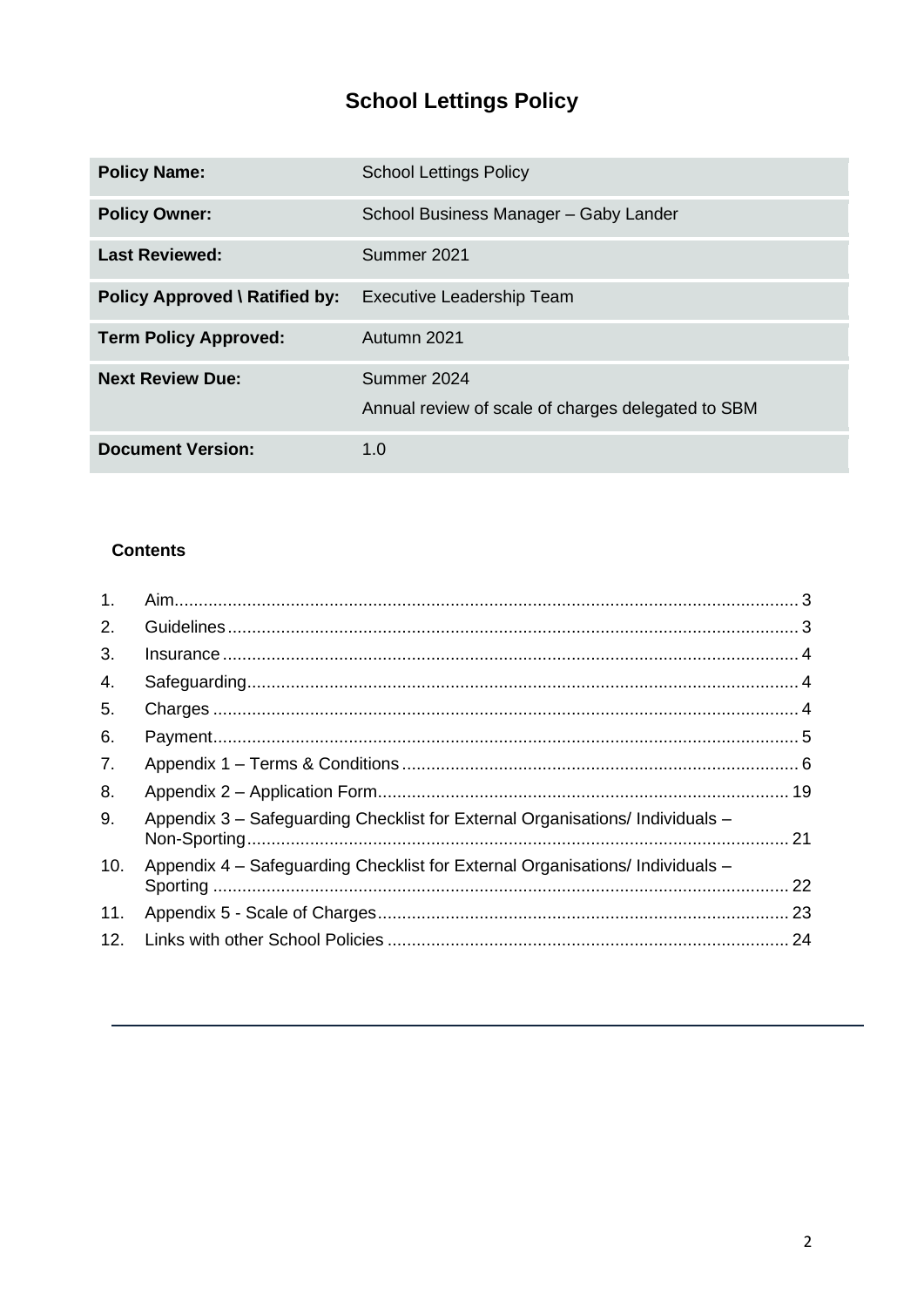## <span id="page-2-0"></span>**1. Aim**

To maximise the use of the school premises and encourage active participation by a wide range of community groups.

The Headteacher and School Leadership Team recognise that:

- the school buildings and grounds represent a significant capital investment and should be fully utilised;
- are a valuable community resource:
- educational usage constitutes a natural priority;
- profit margins would be welcome when derived from private or commercial usage but are not the objective when facilitating educational activities.

#### <span id="page-2-1"></span>**2. Guidelines**

All lettings will be at the discretion of the Headteacher or the School Business Manager who may refuse lettings if they consider it in the interests of the school or trust to do so.

All hirers must comply with the terms and conditions for hire, see appendix 1.

All hirers must complete a lettings agreement, see appendix 2 and a safeguarding checklist, see appendices 3 and 4.

All hirers must be over 18 years of age.

The School's budget will not be used to subsidise any lettings by community or commercial organisations. All income must be paid into the official school budget to offset costs incurred.

The trustee of Community Academies Trust have delegated the authority to accept or reject applications for hire to the Headteacher and/ or School Business Manager.

All formal hiring of the school premises, including any for which there is no charge made, shall be properly documented. All hirers must complete a lettings agreement which they will receive alongside a copy of the terms and conditions of hire, in the same form as in appendix 1. This policy, the lettings application form and terms and conditions constitute a contract which the trust may enforce in law.

The school will not always insist upon a continuous caretaking presence. However, the School Business Manager has the delegated power to insist upon caretaking presence where in their view the nature of the hiring may leave the school vulnerable to theft or damage, or any other circumstances they deem to be a risk.

All lettings are to be non-exclusive, and the school may enter or remain on the part of the premises that is subject to the letting at any time.

The hiring body or club must accept responsibility for the safety of all people using the premises.

The supervisor or person responsible for the hiring of premises under the lettings agreement shall be responsible for the correct use of premises.

We will not make our site available to organisations deemed to be inappropriate by Headteacher or School Business Manager, acting at their sole discretion. Such decisions take into account financial solvency, insurance cover, commitment to safeguarding and the reputation of the school and trust.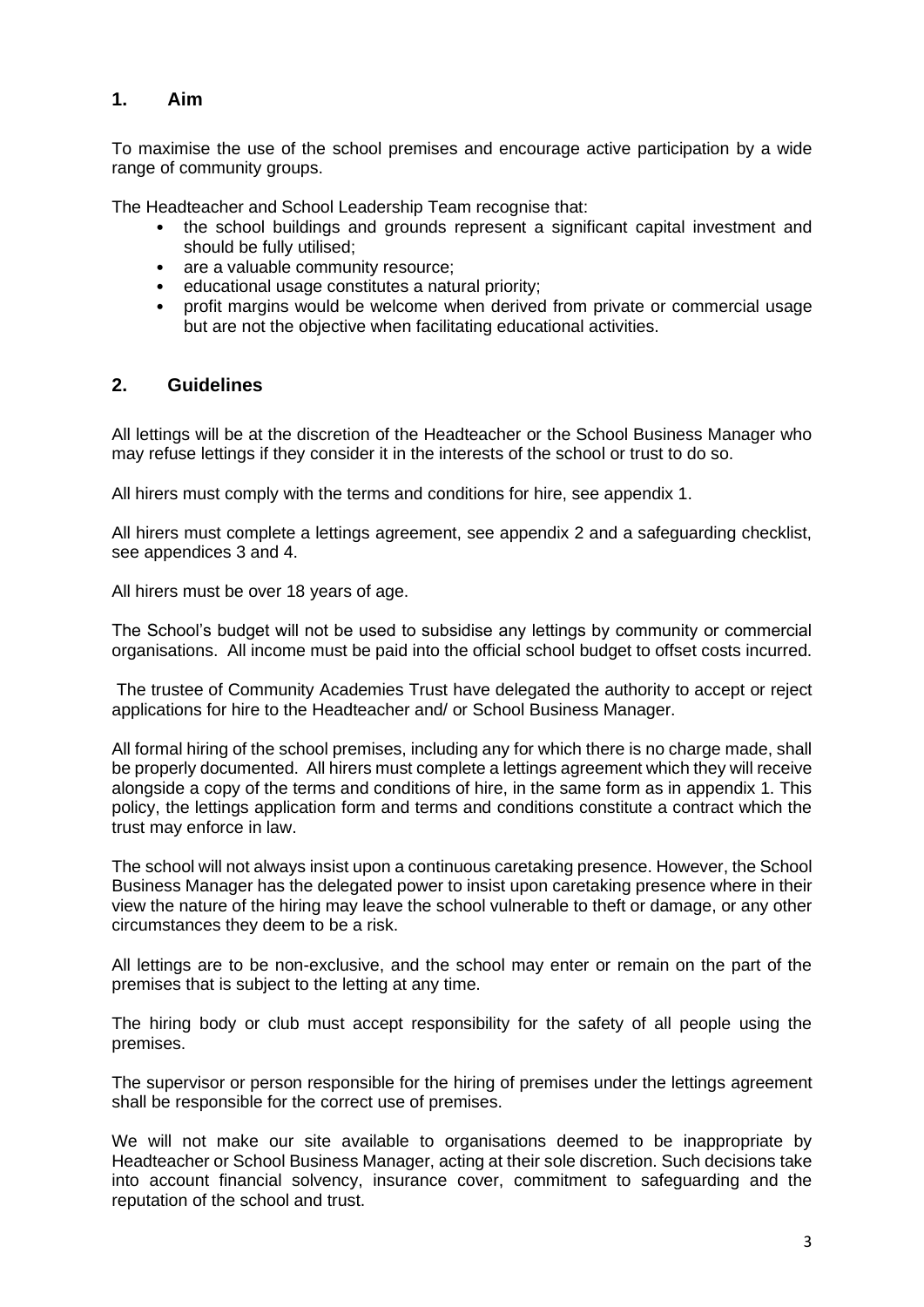## <span id="page-3-0"></span>**3. Insurance**

The hirer is responsible for ensuring they have adequate Public Liability insurance for the activities they are undertaking during the period of the hire. If the hirer has employees, the hirer is responsible for ensuring they have adequate Employer's Liability insurance. A copy of the hirer's insurance should be attached to the lettings agreement.

## <span id="page-3-1"></span>**4. Safeguarding**

All organisations that involve children under the age of 18 years must have a child protection policy in place. A copy of this policy should be attached to the agreement when submitted and will form part of the letting agreement.

The policy must contain:

- Confirmation that DBS checks are carried out on all staff and volunteers and that checks are repeated where necessary.
- The process for training/informing staff of relevant safeguarding issues and updates.
- The process/procedure for reporting suspicions and disclosures.
- The process/procedures for allegations made against a member of staff.
- Confirmation that the policy is reviewed regularly.
- A list of staff/volunteers and their disclosure certificate numbers and issue dates.

A safeguarding checklist must be completed by the hirer at the time of application. (see appendices 3 and 4)

In the event of any transfer of control agreement (for example a change in personnel running provision for children and young people) a new safeguarding checklist will be required by the school

The school reserves the right to spot check any safeguarding policies and checklists, failure on the hirers part to comply will result in immediate termination of agreement.

## <span id="page-3-2"></span>**5. Charges**

The school have followed the principles set out below for applying a scale of charges:

- Private users
	- a) Category A will be charged a nominal cost to cover cleaning/caretaking, security, energy, wear and tear.
	- b) Category B will be charged as Category A plus an income margin for the school.
	- c) Category C will be charged at a commercial rate.
- There will be parity of treatment for similar users.
- The overall the cost of letting school facilities will be recovered from hirers.

For the purpose of charging, the School Business Manager have the delegated authority to determine which group any particular individual or organisation belongs. The basis of charging will be determined by the purpose for which a letting is arranged.

Charges are set and reviewed by the school annually. See appendix 5

The School Business Manager is authorised to use their discretion to adjust the charge for individual lettings where the letting involves a substantial number of school students, is in line with the school's ethos, or is likely to be of substantial benefit to the local community.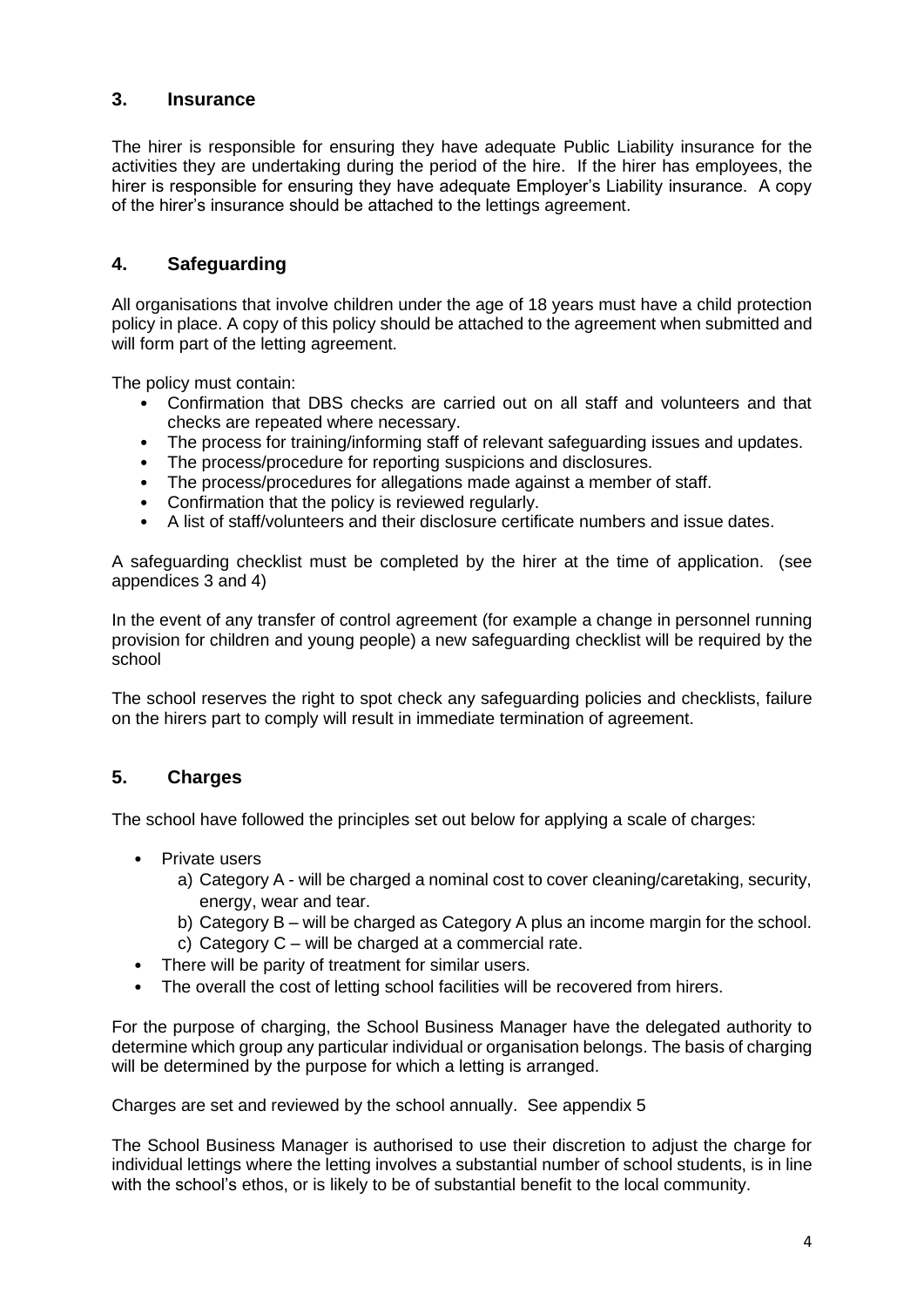All lettings must be paid in full in advance, in line with Trust policy.

The school reserves the right to require a deposit over and above the hiring charge as a surety against damage to the premises (including any equipment) or the premises being left in an unacceptable condition necessitating their incurring extra cost for cleaning, caretaking, or other expenses.

The School is constrained by law to apply Value Added Tax to all transactions where this is appropriate. In general, lettings for non-sporting activities are exempt from VAT, whereas sports lettings are subject to VAT, unless exempt by virtue of, inter alia, a block booking of 10 or more sessions. For specific lettings clarification will be sought from the Trust's finance team.

#### <span id="page-4-0"></span>**6. Payment**

The school are mindful of their responsibility in safeguarding the school from bad debt. The school will invoice customers who will pay directly into the Trust's bank account for the delegated budget to be credited. One off bookings are paid in advance all longer term bookings are paid either monthly or termly at the discretion and agreement of the School Business Manager.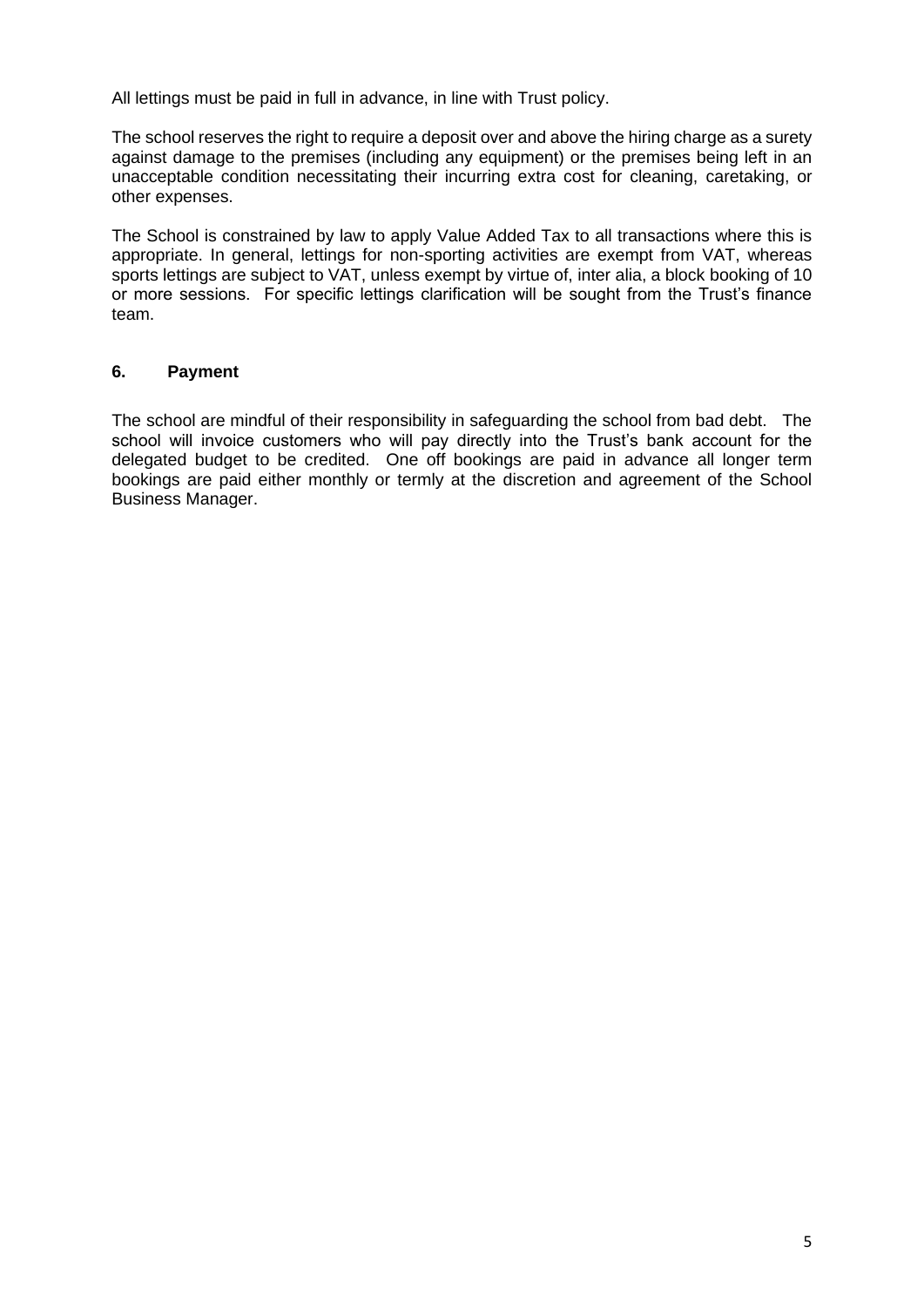## <span id="page-5-0"></span>**7. Appendix 1 – Terms & Conditions**

#### 1 Interpretation

1.1 The definitions and rules of interpretation in this clause apply in this agreement.

| Agreement                  | means the agreement for the hire of School<br>Premises/Facilities entered into between the School and the<br>Hirer subject to these Conditions of Hire;                    |
|----------------------------|----------------------------------------------------------------------------------------------------------------------------------------------------------------------------|
| Event                      | means a booking which involves a large number of site<br>users for which the School determines extra costs must be<br>incurred in order to accept the booking;             |
| Hirer                      | means the organisation of individual hiring the Premises or<br><b>Facilities;</b>                                                                                          |
| Lettings Supervisor        | means the School Business Manager, nominated<br>representative of the School duly authorised by the<br>Headteacher to act on their behalf with regard to the<br>agreement; |
| <b>Premises/Facilities</b> | means the premises or facilities being made available by the<br>School for use by the Hirer;                                                                               |
| VAT                        | means value added tax chargeable under English law for the<br>time being and any similar additional tax.                                                                   |

- 1.2 Clause, schedule and paragraph headings shall not affect the interpretation of these Conditions of Hire.
- 1.3 A **person** includes a natural person, corporate or unincorporated body (whether or not having separate legal personality) and that person's permitted assigns.
- 1.4 The schedules form part of these Conditions of Hire. Any reference to these Conditions of Hire includes the schedules.
- 1.5 Words in the singular shall include the plural and vice versa.
- 1.6 A reference to a statute or statutory provision is a reference to it as it is in force for the time being, taking account of any amendment, extension, or reenactment and includes any subordinate legislation for the time being in force made under it.
- 1.7 Where the words **include(s)**, **including** or **in particular** are used in these Conditions of Hire, they are deemed to have the words **without limitation** following them. Where the context permits, the words **other** and **otherwise** are illustrative and shall not limit the sense of the words preceding them.
- 2 Applications for Hire of the Premises/Facilities
	- 2.1 All bookings should be made using the lettings application form (Application Form) at appendix 2, which is to be submitted via [details].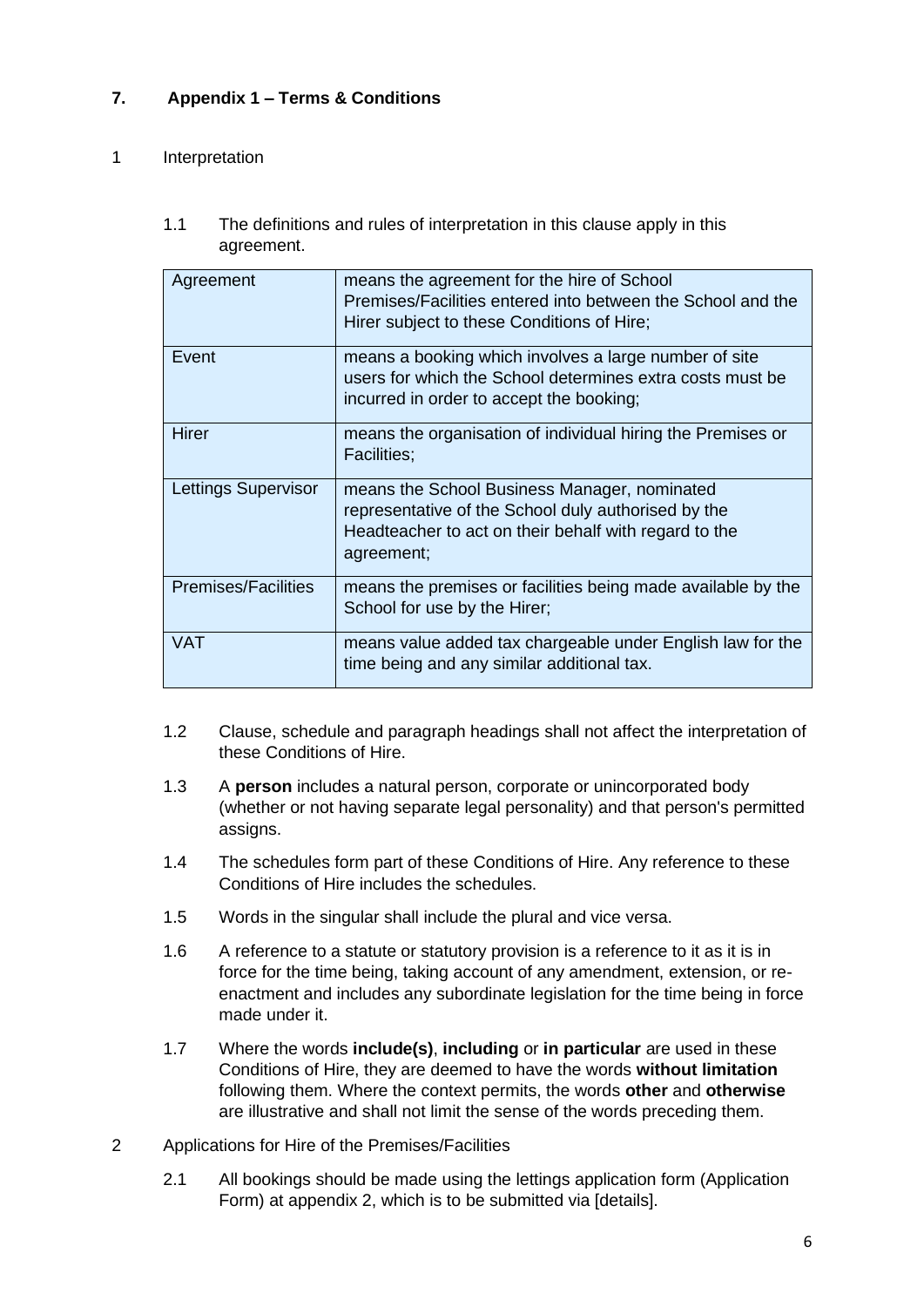- 2.2 In respect of reoccurring bookings, the Hirer may request and the School, at its absolute discretion may agree to receive monthly payments in respect of reoccurring bookings rather than requiring the Hirer to make an upfront payment for all bookings.
- 2.3 No person under the age of 18 years will be accepted as a Hirer.
- 2.4 Payments will be made only after the School has confirmed the booking, this will usually be within 2 working days.
- 2.5 Applications for hire of the Premises/Facilities shall be treated equally, in line with the School's equal opportunities policy.
- 2.6 The Lettings Supervisor shall have the right to refuse any application for use of the Premises/Facilities. The School must be assured that the purpose of the Premises/Facilities hire will not result in controversy, disrepute, legal action or disorderly behaviours.
- 2.7 The School, at its own discretion, reserves the right to deem a booking as an Event. An Event is likely to be a booking which involves a large number of site users such as spectators or an audience. The School may make further charges to the Hirer for an event where the School deems extra staffing, cleaning or other facilities management costs are required.
- 2.8 If the Hirer believes their booking may be an Event they must contact the School directly to discuss their requirements prior to making the booking request. A failure to disclose a booking as an Event may result in the cancellation of a booking.
- 3 Facilities
	- 3.1 Use of the Premises/Facilities only includes use of the areas expressly agreed by the School.
	- 3.2 The School will make available such equipment as are referred to at the time of booking. It is the responsibility of the Hirer to ensure these are arranged to suit their needs and returned to the original layout at the end of the period of hire.
	- 3.3 Should a "hired" room be unavailable a suitable alternative will be offered.
	- 3.4 The School's responsibility during the period of hire is set out in Part A of Schedule 1.
	- 3.5 The Hirer's responsibilities during the period of hire are set out in Part B of Schedule 1.
- 4 Hire Charges
	- 4.1 Hire charges for the Premises/Facilities are as specified in Appendix 5, as may be updated from time to time by the School.
	- 4.2 The School may, at its discretion request an advance deposit to be paid in full to the School on entering into the Agreement as security for the Hirer complying with their obligations under the Agreement. Such sum will be refunded to the Hirer on expiration of the period of hire if all obligations have been complied with.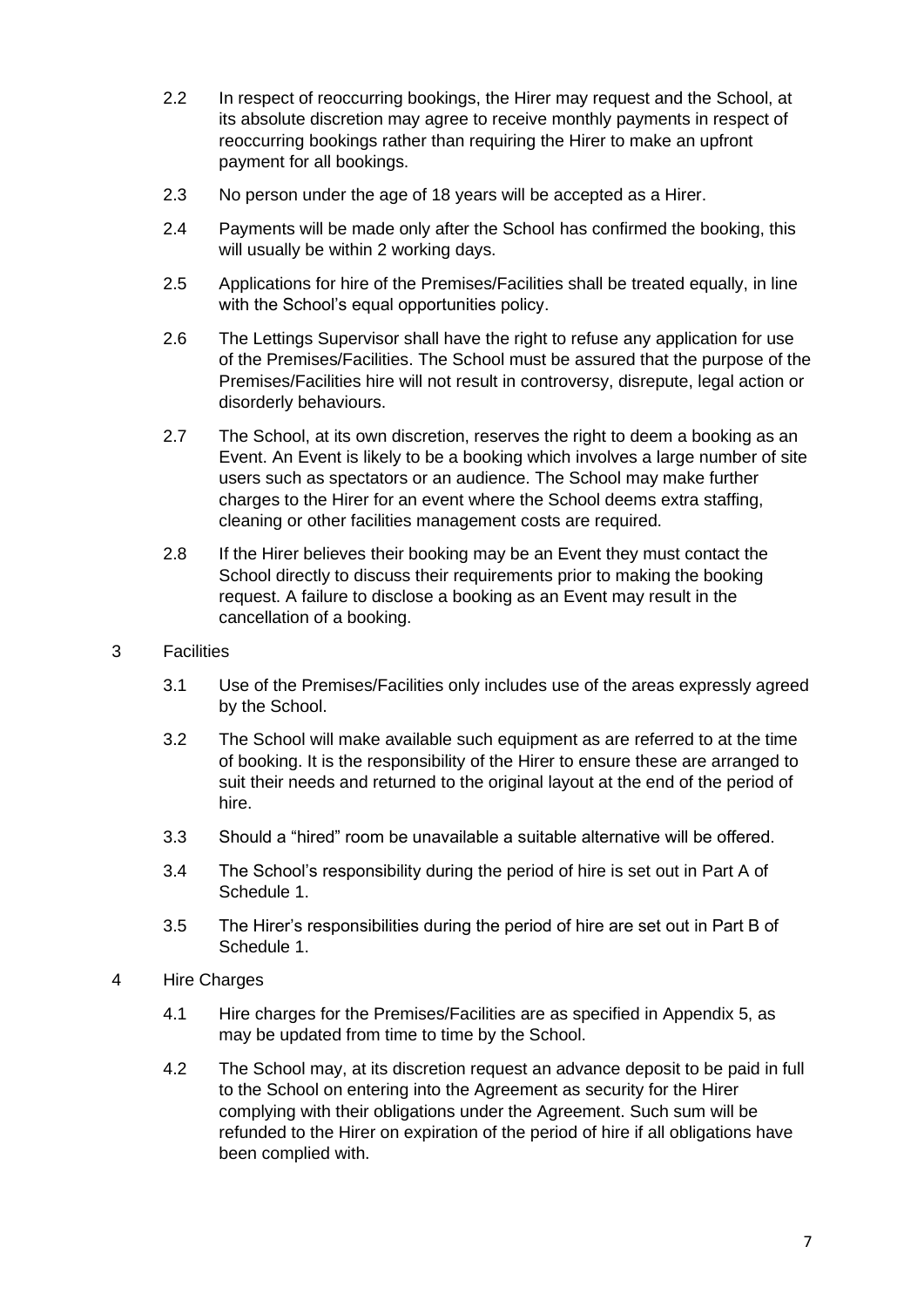- 4.3 Payment for the hiring must be paid to the School in advance and in accordance with the schedule of payment issued once an Application Form has been accepted by the School.
- 4.4 All charges are reviewed annually by the School on 1 September. Any changes will be notified to the Hirer [on the School website].
- 5 Cancellation by the Hirer
	- 5.1 If the Hirer wishes to cancel their booking in whole or in part the Hirer must cancel the booking by notifying the Lettings Supervisor by email on [details].
	- 5.2 Charges in accordance with the following scale will be made for any cancellation:-
		- 5.2.1 in respect of standalone bookings, if less than 7 calendar days' notice for cancellation is given before the period of hire, the hiring fee is to be paid in full.
		- 5.2.2 in respect of block booking's (for the purpose of this agreement, block bookings means either the booking of multiple facilities or rooms at the same time, or repeated bookings of one or more of the facilities or rooms where the multiple bookings are made on the same date) if less than 30 calendar days' notice for cancellation is given before the period of hire, the hiring fee is to be paid in full.
- 6 Cancellation by the School
	- 6.1 The School reserves the right to cancel the Agreement at any time if the Premises/Facilities are required for use for School activities. In the event of such cancellation, the School will give to the Hirer the maximum practicable notice and refund any monies paid in respect of the booking, but shall not otherwise be liable to the Hirer.
	- 6.2 The School reserves the right to relocate the hiring to another part of the School, for any reason at any time.
	- 6.3 The School will not accept responsibility for any loss, or other expenses, howsoever incurred by the Hirer, in the event of cancellation by the School of the letting as a result of circumstances beyond its control or if the Premises or Facilities to be hired are unsuitable (i.e. pitches being unsuitable for play as a result of weather conditions (including without prejudice to the generality of the same, industrial action, by its employees or others, fuel shortage, failure of gas /electric supply). The decision of the School as to whether a letting should be cancelled is binding on the Hirer. In the event of cancellation other than that for reasons beyond the School's reasonable control, the School shall refund any sums paid by the Hirer.
	- 6.4 The School may cancel the Agreement at any time before or during the period of hire if:-
		- 6.4.1 the Hirer fails to comply with any of the terms of this Agreement;
		- 6.4.2 details of any particulars referred to in the Agreement have not been supplied as required, or if supplied, are not approved by the School; or
		- 6.4.3 any of the details provided by the Hirer in the Application Form amount to a misstatement or material omission.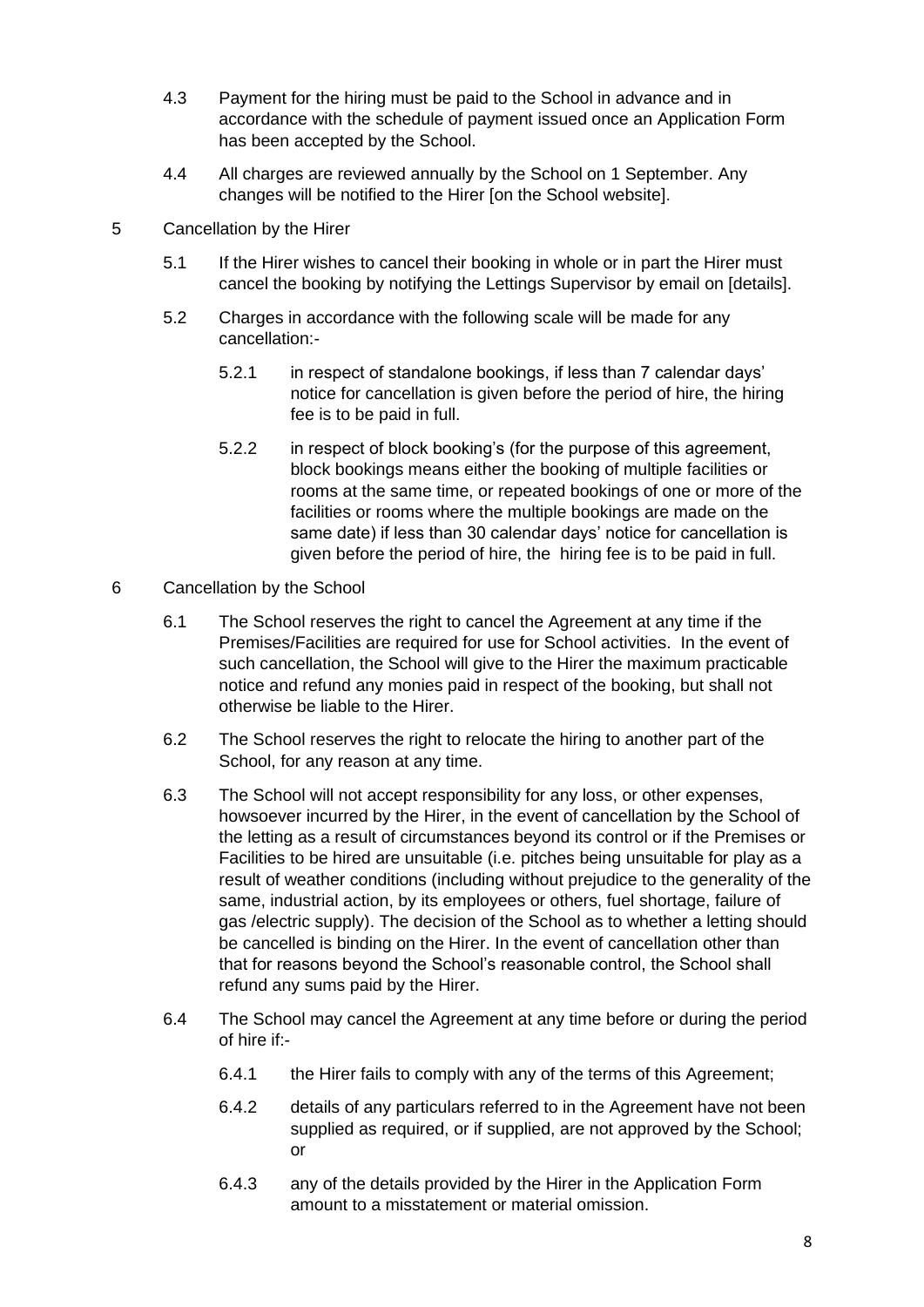In the event of such a cancellation no refund of any monies paid in respect of the booking will be made to the Hirer and the School will not be liable to the Hirer in any respect.

- 6.5 If the School is closed due to poor weather conditions and hiring of the Premises/Facilities cannot take place, this will be notified to you by email and published on the School website.
- 7 Use of the Premises/Facilities
	- 7.1 During the period of hire, the Hirer shall ensure that:-
		- 7.1.1 no part of the Premises/Facilities are used for any purpose other than that described in the Agreement;
		- 7.1.2 the Premises/Facilities fittings, fixtures and furniture at the Premises/Facilities are not subjected to damage (whether accidental or otherwise) or undue wear and tear;
		- 7.1.3 no part of the Premises/Facilities is used for any unlawful purpose or in any unlawful way or in any way likely to invalidate any insurance;
		- 7.1.4 no animal is brought into the Premises/Facilities or allowed to enter the Premises/Facilities without prior consent of the School (except quide dogs for the blind or hearing dogs for the deaf);
		- 7.1.5 the Premises/Facilities or any part of the Premises/Facilities are not sub-hired;
		- 7.1.6 all users of the Premises/Facilities by virtue of the hiring shall restrict themselves to the areas hired and shall not enter other parts of the School;
		- 7.1.7 the Hirer will leave the Premises/Facilities in the same condition as at the beginning of the letting. If additional cleaning is required as a result of the Hirer's use of the Premises/Facilities, or the School has had to dispose of excessive waste, the School will invoice the Hirer for the all cleaning costs/waste removal incurred. The Hirer will be required to pay the invoice within 7 days.
	- 7.2 The School will take all reasonable steps to accommodate disabled users. The Hirer should advice the School in advance if they are aware that disabled users are attending the meeting or function, where possible and advise of reasonable adjustments required. The School will endeavour to implement reasonable adjustments where possible.
- 8 Special Measures
	- 8.1 The Hirer is expected to be familiar with and will solely be responsible for implementing any special measures recommended by the Government in respect of the Covid-19 pandemic, including but not limited to, changes of capacity, social distancing measures and the use of masks.
	- 8.2 If necessary according to Government requirements, the Hirer shall be responsible for collating a record of attendees as required to comply with the Governments track and trace scheme.
	- 8.3 The Hirer shall notify the School immediately should they become aware of an attendee testing positive for Covid-19 within two weeks of attending the Premises/Facilities.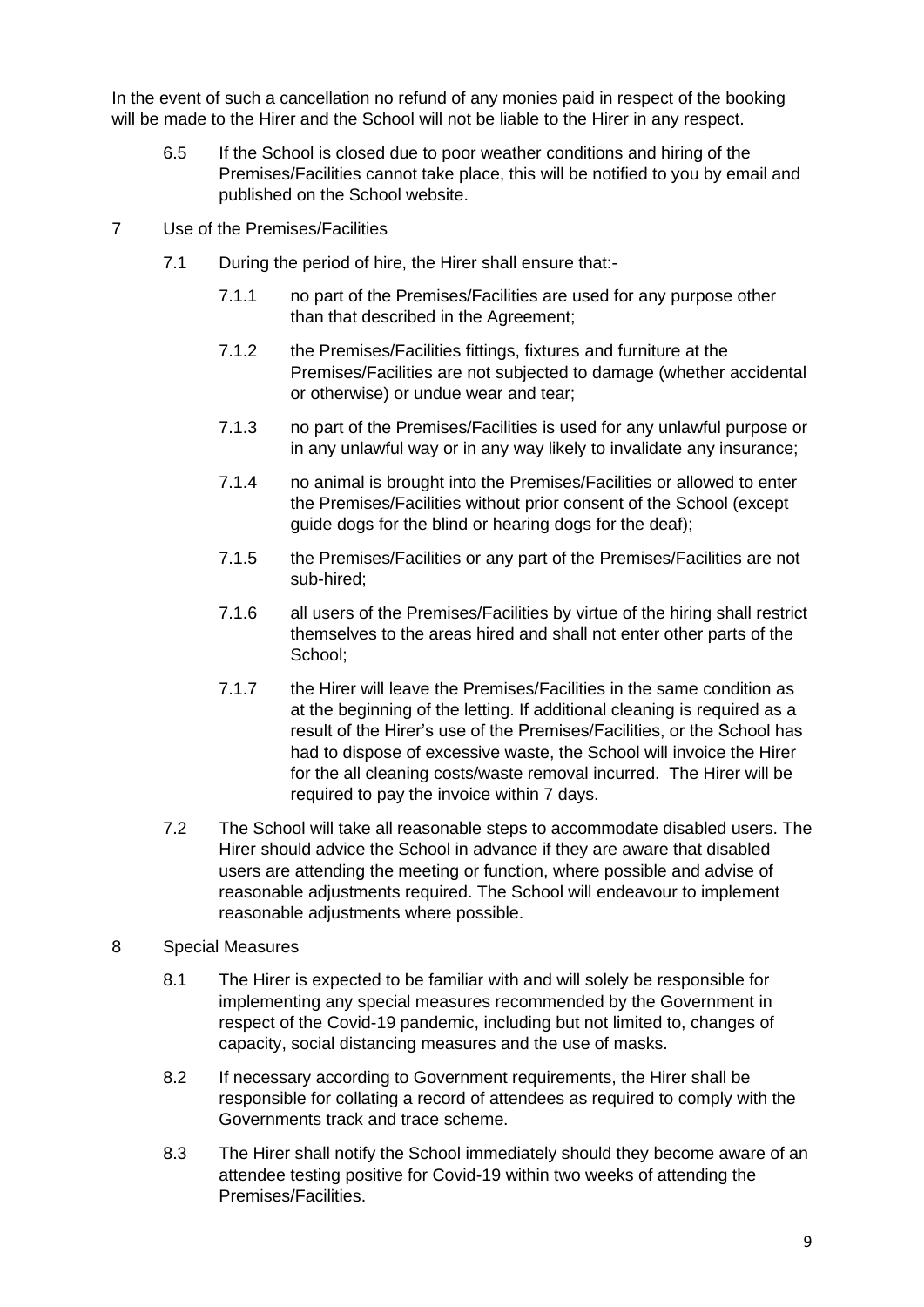- 8.4 The School shall provide upon request details of any special measures put in place in respect of Government guidance. The School shall remain responsible for the implementation of Government guidance in respect of common areas (including car parks, reception and corridors).
- 8.5 Upon request of the School, the Hirer will provide details of the number of attendees together with details of the special measures that will be put into place in respect of Government guidance.
- 8.6 The School will not under any circumstances accept responsibility or liability in respect of any fines or penalty fees incurred due to breach of such Government guidance or measures.
- 9 Maximum Capacities
	- 9.1 It is the Hirer's responsibility to ensure that maximum capacities, as stated by the School, for the Premises/Facilities are not exceeded.
	- 9.2 Maximum capacities as stated, shall include all persons attending or present at the Premises/Facilities including (but not limited to) any supervisors, those participating in activities, parents and members of the public.
	- 9.3 Maximum capacities may be subject to change to reflect the up to date Government guidance in respect of the Covid-19 pandemic.
- 10 Supervision
	- 10.1 During the period of hire the Hirer is to be responsible for the effective supervision of those attending or present at the Premises/Facilities including:-
		- 10.1.1 the effective control of pupils/all persons
		- 10.1.2 the orderly and safe admission and departure of persons to and from the Premises/Facilities
		- 10.1.3 the safety of the Premises/Facilities and the contents of the Premises/Facilities
		- 10.1.4 supervision of car parking arrangements so as to avoid obstruction of the highway.
	- 10.2 The Hirer shall use sufficient supervisors/assistants to maintain good order during the period of hire and expel any person acting in a disorderly manner, or disobeying School or Hirer instructions. In default, the School may expel such persons.
	- 10.3 The Hirer shall ensure that no undesirable person is permitted to enter, remain or otherwise make use of the Premises/Facilities and that no person shall trespass on parts of any School Premises/Facilities not included in the hiring.

#### 11 Safety Requirements

During the period of hire, the Hirer shall ensure that:-

11.1 they are fully familiar with the School's first aid/fire safety/emergency procedure policies, copies of which shall be provided to the Hirer. The Hirer is expected to take all reasonable steps to ensure that all persons using the Premises/Facilities by virtue of the Agreement are also familiar with these policies;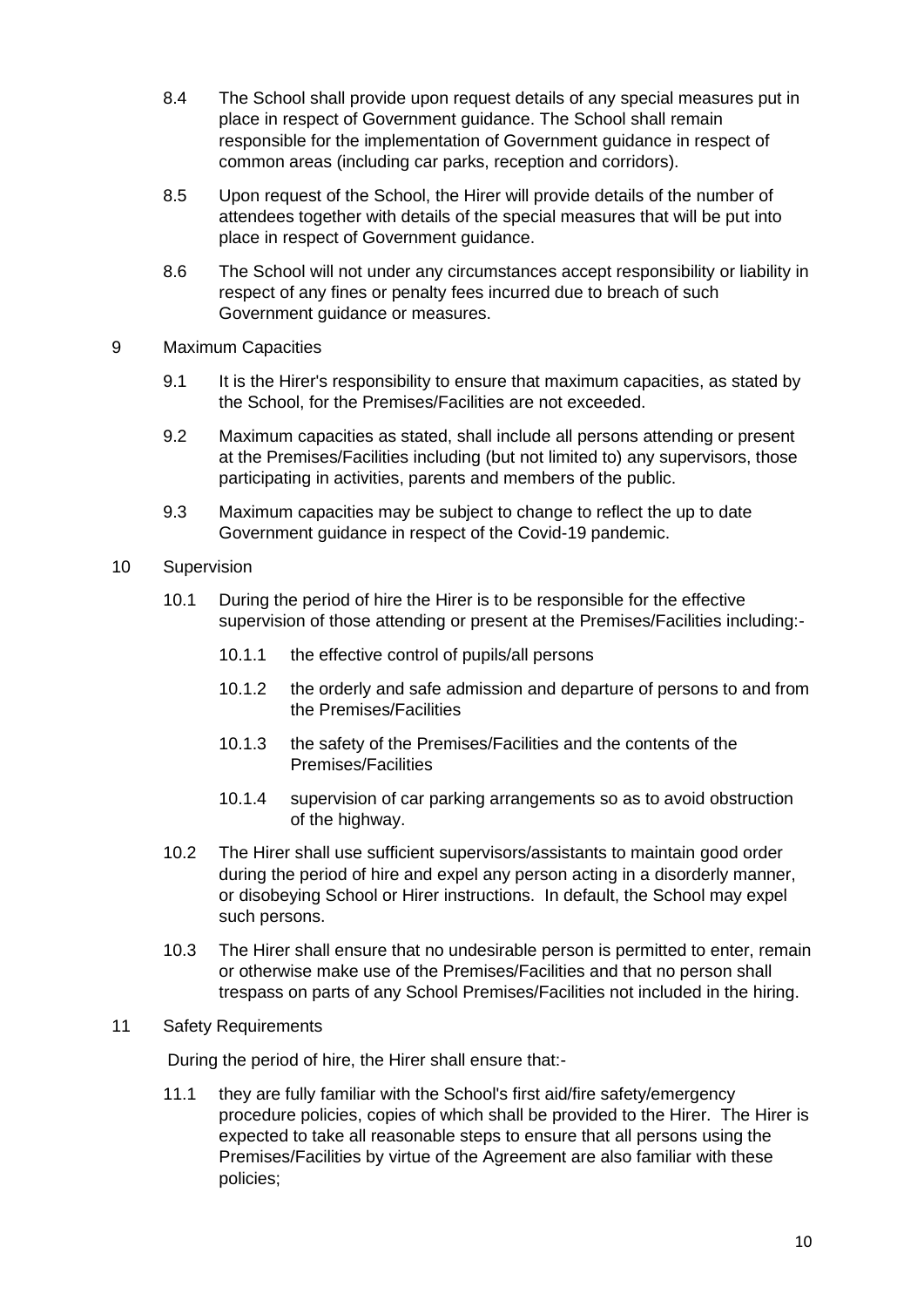- 11.2 fire-fighting apparatus at the Premises/Facilities is kept in its proper place and is only used for its intended purposes;
- 11.3 one person in the Hirer's party has access to a mobile telephone so that in the event of an emergency, the Lettings Supervisor and/or the emergency services may be contacted;
- 11.4 any safety issues, however slight, or outbreak of fire are reported immediately to the Lettings Supervisor and if necessary activate the fire alarm system;
- 11.5 no obstruction should be placed in gangways or exits, nor in front of emergency exits, and such exits must be available for free access at all times;
- 11.6 no performances or use takes place which could involve danger to the public;
- 11.7 for safety and fire prevention reasons, no garlands or decorations are used other than those agreed in advance with the School, which must not be of a combustible nature;
- 11.8 no highly flammable substances are brought onto or used in any part of the Premises/Facilities;
- 11.9 no smoke machines are used;
- 11.10 no additional heating appliances are brought into and used on the Premises/Facilities;
- 11.11 any accidents or damage which shall be reported to the Lettings Supervisor before the Hirer leaves the Premises/Facilities; and
- 11.12 the Hirer is responsible for security at the Premises/Facilities during the period of hire.

Any persons not adhering to the School's H&S procedures will be asked to leave the site.

12 Lighting and Electrical Safety

During the period of hire, the Hirer shall ensure that:

- 12.1 no lighting, heating, power or other electrical fittings or appliances in the Premises/Facilities are altered, moved, or in any way interfered with; and
- 12.2 no additional lights or extensions brought onto and used on the Premises/Facilities (without prior written permission of the School).
- 12.3 it shall only use electrical equipment where this has been PAT (Portable Appliance Testing) by the user and where permission has been obtained in advance. The Hirer is responsible for obtaining adequate insurance to cover the use of any electrical appliances brought into the building which must be shown to the School upon request.

#### 13 First Aid

The Hirer shall ensure that a person with appropriate first aid skills is present at the Premises/Facilities during the period of hire. The Hirer must ensure that a suitable first aid kit is provided for use by such person during the period of hire. In the event of first aid being administered, a written report will be forwarded to the School. The report must contain the name, address, type of injury, first aid administered and the reason/cause of the injury.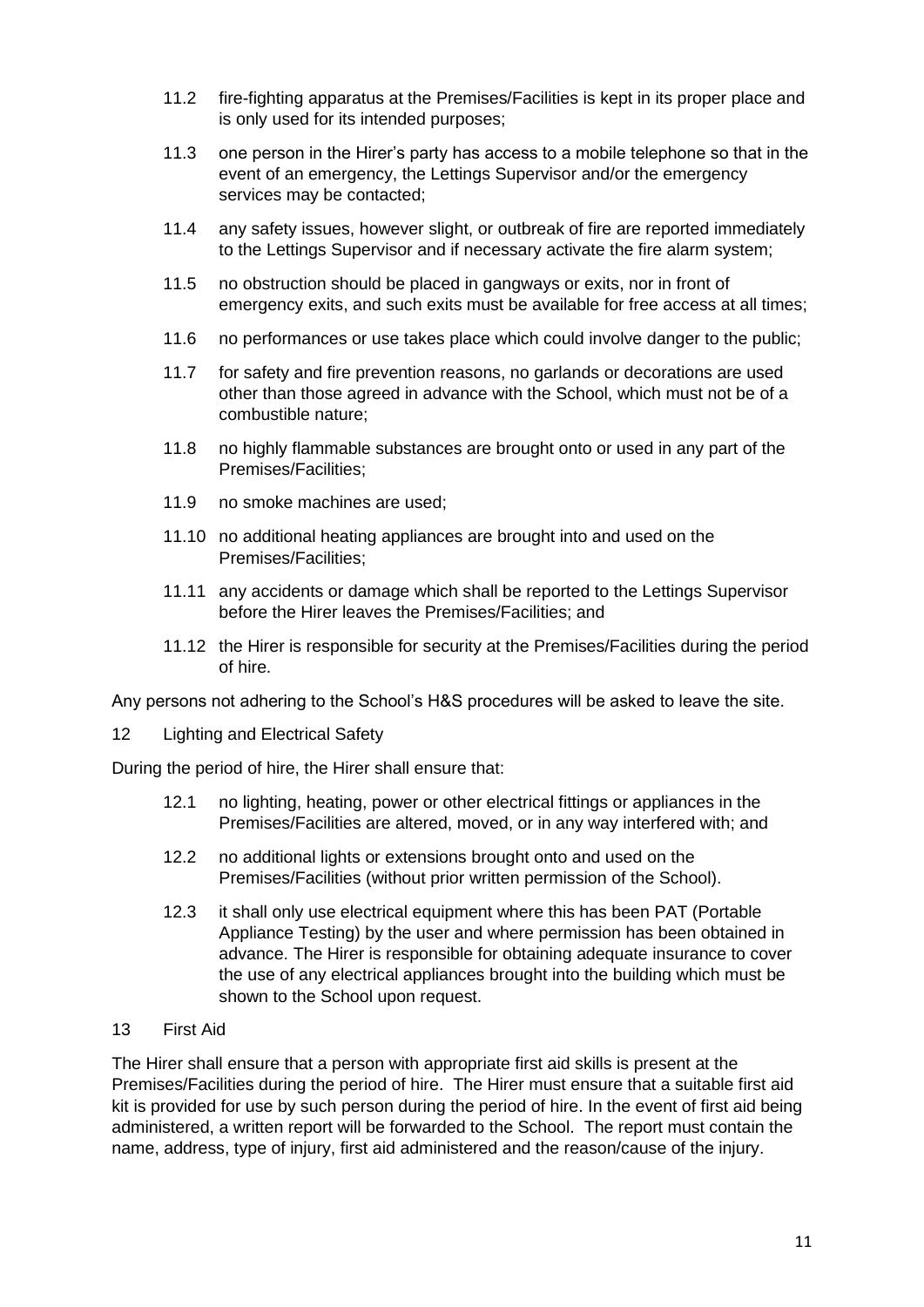- 14 Alterations, Advertising and Care of Premises/Facilities
	- 14.1 If the Hirer is going to advertise an event in advance, the Hirer will submit to the School for approval, a draft of any poster or advert relating to the event and comply with all requirements that the School may reasonably impose in relation to content/publication. It is the responsibility of the Hirer to ensure that the law is not broken.
	- 14.2 The Hirer is to take good care of and not cause any damage to the Premises/Facilities fittings/equipment. The Hirer is to make good and pay for any such damage caused by any act or neglect of the Hirer or anyone permitted by the Hirer to enter the Premises/Facilities.
	- 14.3 No bolts, nails, tacks, screws, bits, pins, or other like objects shall be driven into any part of the Premises/Facilities by the Hirer nor shall any placards or other articles be fixed to any part of the Premises/Facilities.
	- 14.4 No advertisements of any type are to be displayed inside or outside of the Premises/Facilities by the Hirer without the prior approval of the School.
	- 14.5 No alterations shall be made to the Premises/Facilities by the Hirer, either in construction, arrangement of public accommodation, lighting, heating, seating, fixtures, fittings, exits or otherwise without the prior written approval of the School.
	- 14.6 The gymnasium and hall floors are used by children for physical education and no substance is to be applied to the floors by the Hirer to prepare them for dancing or any other activity. No footwear liable to damage floors may be worn on the Premises/Facilities.
- 15 Food, Refreshments and the Sale of Goods
	- 15.1 The Hirer may not sell or allow to be sold on the Premises/Facilities any food, refreshments or goods without first obtaining the written consent of the School.
	- 15.2 The Hirer must, if selling food, refreshments or goods on the Premises/Facilities, comply with all relevant legislation.
- 16 Prevention of Nuisance
	- 16.1 The Hirer must ensure that any music played or provided at the Premises/Facilities, or noise levels from functions or activities taking place on the Premises/Facilities, do not cause a nuisance either within the School or to surrounding Premises/Facilities or any nearby residential accommodation.
	- 16.2 The Hirer must ensure that cars belonging to those attending are not parked so as to cause an obstruction at the entrance to, or exits from, the School and must not obstruct or delay access to the School by emergency vehicles.
	- 16.3 The Hirer must take all reasonable measures to ensure that cars belonging to those attending do not obstruct the public highway access to adjacent private property; and also that undue noise is not caused on arrival or departure.
	- 16.4 The Hirer shall comply with any requirements of the School with regard to parking of vehicles. The parking of vehicles at the School will be at the vehicle user/owner's risk.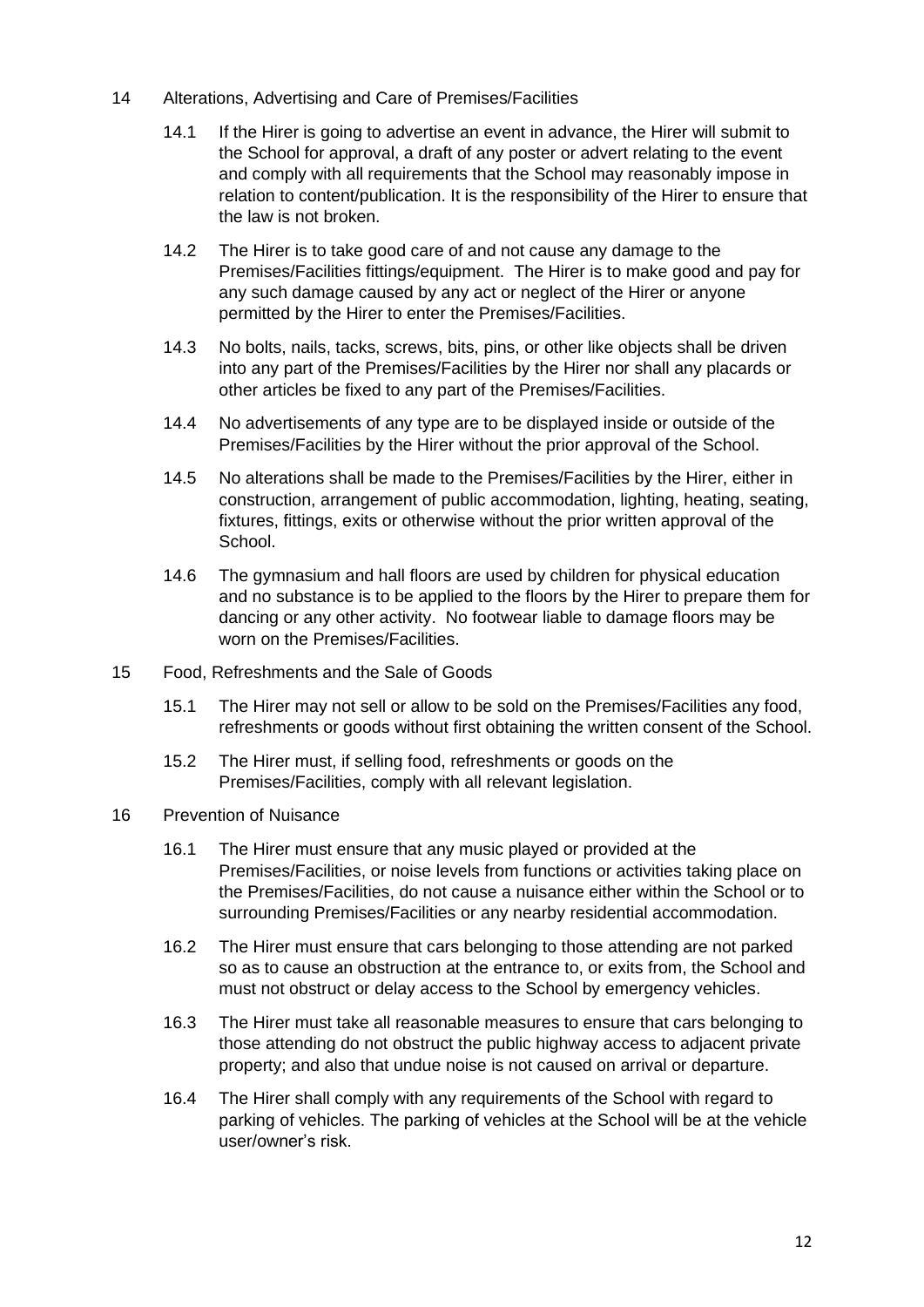#### 17 Statutory Requirements

- 17.1 The Hirer must not do or permit any act matter or thing that would or might constitute a breach of any statutory requirement affecting the Premises/Facilities.
- 17.2 The Hirer shall comply with all conditions and regulations made in respect of the Premises/Facilities by the Fire Authority, the Council in its capacity as the Licensing Authority, or otherwise. Without prejudice to the generality of the above, this includes any conditions or regulations in connection with any event which includes public dancing or music or other similar public entertainment.
- 17.3 The Hirer is responsible for obtaining any licences which may be required for the period of hire. Copies of such licences are to be provided to the Lettings Supervisor 7 days in advance of the period of hire.

#### 18 Equal Opportunities

The Hirer must not discriminate, or permit others acting on his behalf to discriminate, in any of its activities held in the Premises/Facilities.

- 19 Copyright and other Licences and Permissions
	- 19.1 In the use of the Premises/Facilities, the Hirer is not to infringe any copyright or allow any copyright to be infringed. It is the responsibility of the Hirer to obtain any consent in respect of copyright and to pay all such fees relating to the same. Save in certain circumstances, it is illegal to photocopy music or plays without the express permission in writing of the copyright holder. If the hirer is in any doubt about whether permission is required it is their responsibility to check with the appropriate licensing authorities and obtain any necessary consent/licence.
	- 19.2 Any Hirer who uses recorded music in its activities or performs live music is responsible for checking whether a licence is required and if so, to obtain one.
	- 19.3 The Hirer must obtain a public entertainments licence from the Council for any public music, singing and dancing.
	- 19.4 The School reserves the right to request copies of any consents or licences obtained in order to comply with the above provisions.

#### 20 Gambling

Nothing shall be done in the Premises/Facilities or at the School by the Hirer in contravention of the law relating to betting, gaming and lotteries, and the Hirer shall ensure that the requirements of the relevant legislation are strictly observed.

- 21 Intoxicating Liquor
	- 21.1 For functions associated with and organised by the school or its parent body:
		- 21.1.1 Not open to the public, intoxicating liquor on the Premises/Facilities shall be permitted up to midnight. Where the function involves the sale of alcohol, either via a "pay" bar or via an entry ticket which is inclusive of drink(s), a temporary event notice (TEN) must be obtained by the licensing authority, Telford & Wrekin Council. Where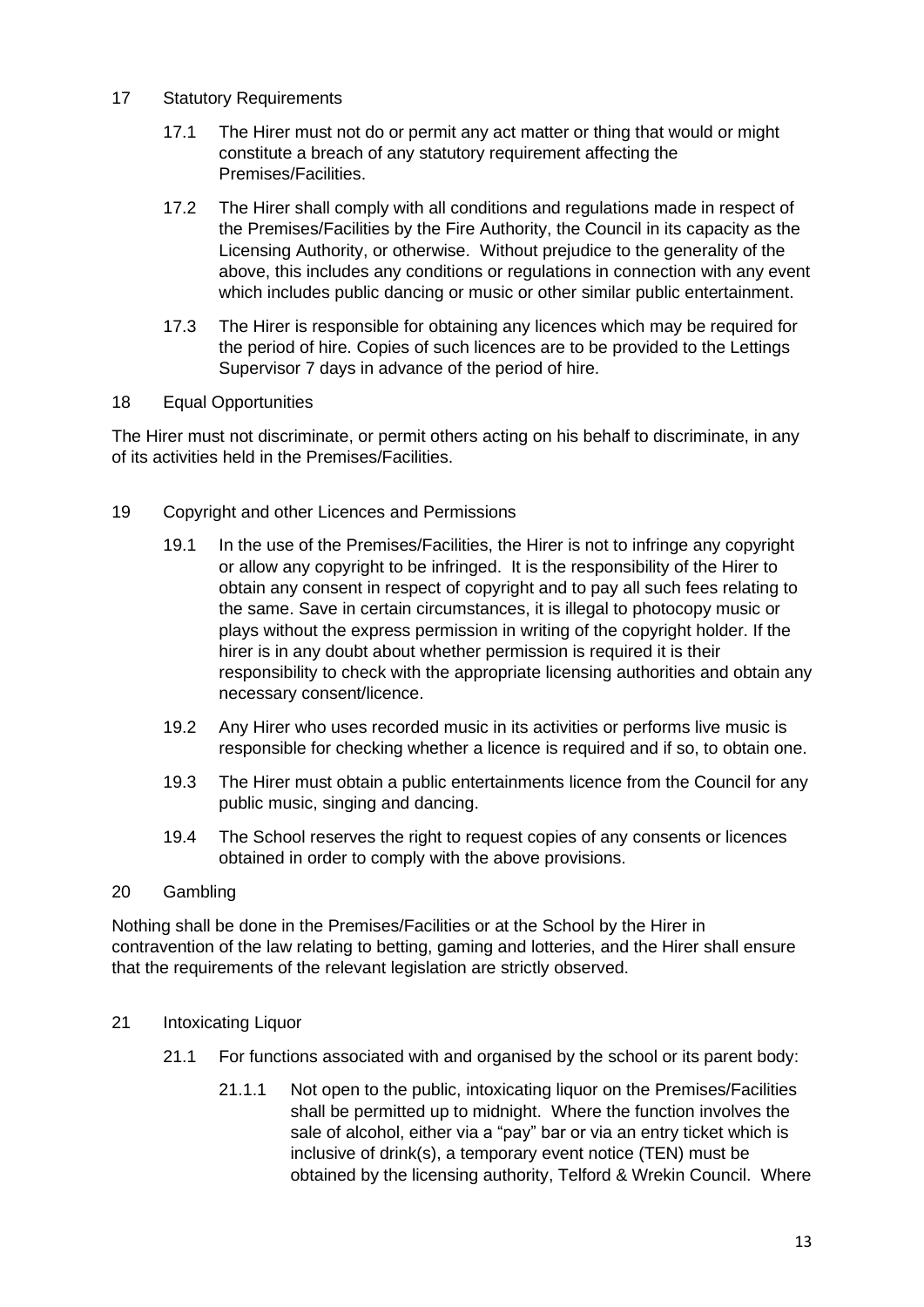a 'free' bar is involved, or attendees bring their own alcohol, a TEN is not required.

- 21.1.2 Open to the public intoxicating liquor is not permitted on the premises/facilities.
- 21.2 For other functions, not associated with and orgainsed by the school or its parent body:
	- 21.2.1 Not open to the public and not involving the sale of alcohol (either via a "pay" bar or an entry ticket that includes drink(s), intoxicating liquor is permitted up to midnight on the Premises/Facilities.
	- 21.2.2 Not open to the public but involving the sale of alcohol, (either via a "pay" bar or an entry ticket that includes drink(s) - the hirer is responsible for ensuring a temporary event notice (TEN) is obtained by the licensing authority, Telford & Wrekin Council.
	- 21.2.3 Events open to the public are not permitted to have intoxicating liquor on the premises/facilities.
	- 21.2.4 No Sunday functions are to be associated with intoxicating liquors.

#### 22 Smoking

The Hirer is advised that smoking/vaping is not permitted anywhere on the Premises/Facilities, or immediately outside the School Premises/Facilities and shall ensure that his patrons comply with this requirement.

#### 23 Hours of Use

The Agreement does not entitle the Hirer to use or enter the Premises/Facilities at any other time than the period of hire unless prior arrangements have been made and agreed with the School. Any meeting or function held by the Hirer shall close no later than 10:00pm, unless prior permission has been obtained by the Lettings Supervisor.

#### 24 Storage

No goods or equipment shall be left at or stored on the Premises/Facilities without the prior agreement in writing of the School.

#### 25 Rights of Entry

Throughout the period of hire the right of entry to the Premises/Facilities is reserved to any duly authorised officers or employees of the School, their agents or contractors and any emergency service.

- 26 Expiration of Hire period
	- 26.1 At the expiration of the hire period the Hirer shall ensure that all those attending and present leave the Premises/Facilities.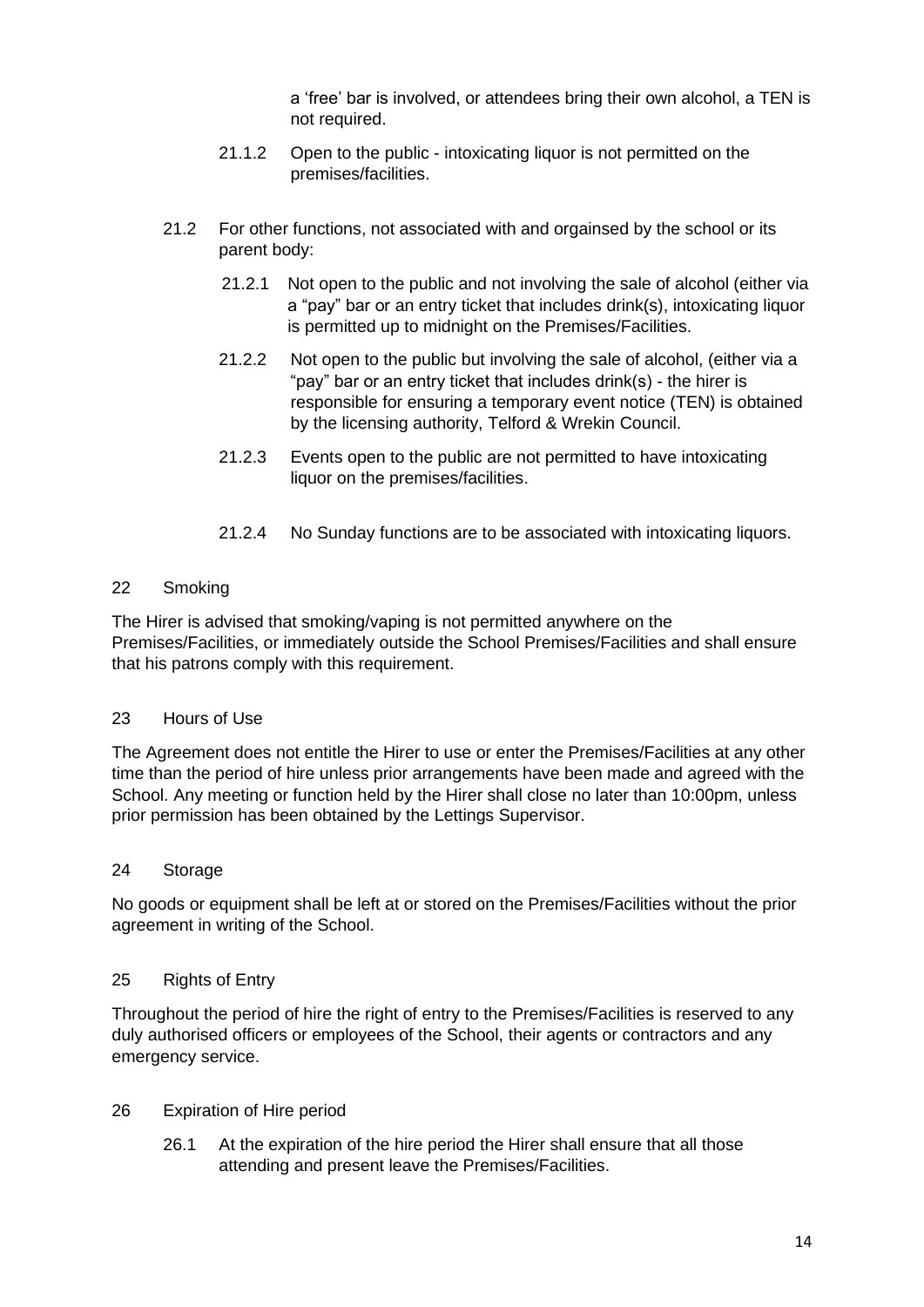- 26.2 The Hirer must ensure that the Premises/Facilities are left in a clean and orderly state, free of litter. All equipment of the Hirer must be removed. If the Hirer fails to do so, the School will be entitled to charge the Hirer for the costs of any necessary work required.
- 27 Injury to Persons and Damage to Property
	- 27.1 The School will not be liable for the death or injury of a person attending the Premises/Facilities for the hiring or for any losses, claims, demands, actions, proceedings, damages, costs or expenses or other liability incurred by the Hirer in the exercise of the rights granted by the Agreement except where such death or injury is due to the negligence of the School.
	- 27.2 The School will not under any circumstances accept responsibility or liability in respect of any damage to or loss of any goods articles or property of any kind brought onto or left at the Premises/Facilities either by the Hirer for his own purposes or by any other person.
	- 27.3 The School will not be liable for any loss due to any flood, fire, act of God or other cause beyond the reasonable control of the School which may cause the Premises/Facilities to be temporarily closed or the hiring to be interrupted or cancelled.
- 28 Insurance and Indemnity
	- 28.1 It is a requirement that all Hirers have up-to-date Public Liability Insurance with at least indemnity of £2,000,000.00 against third party risks including death or injury to any person or loss or damage to any property arising out of the use of the Premises/Facilities by the Hirer.
	- 28.2 The Hirer is required to produce the current insurance certificate prior the hiring.
	- 28.3 The Hirer will indemnify the School against any damage theft, losses, claims, demands, actions, proceedings, damages, costs or expenses arising as a result of the hire of the Premises/Facilities by the Hirer including the cost of reinstating, repairing or replacing any part of the Premises/Facilities which is damaged, destroyed, stolen or removed as a result of the hire of the Premises/Facilities by the Hirer. The evidence of the School as to the cost or expenses incurred shall be accepted by the Hirer as final, on production of reasonable proof.

#### 29 Lost Property

The School will not accept responsibility for any items that are left on the Premises/Facilities after a period of hire. The School will keep the items for 7 days and then the items will be disposed of.

## 30 Safeguarding

30.1 The School is committed to safeguarding and promoting the welfare of children.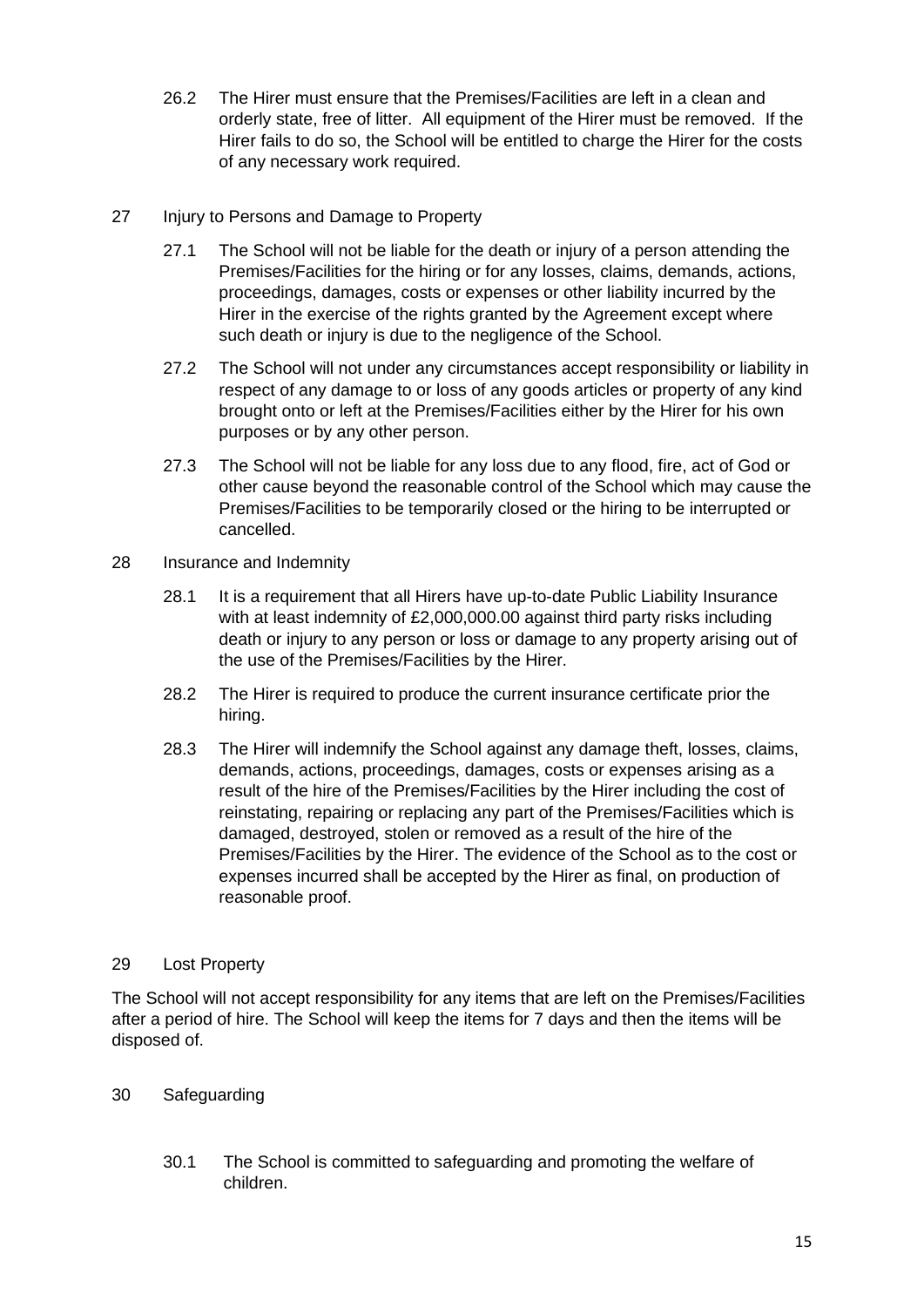30.2 The Hirer will ensure that all persons instructing or participating in events where young people under the age of 18 are present, the Hirer confirms that they conducted an Enhanced Disclosure and Barring Service check. The School may postpone or cancel a booking, without prejudice and at no cost to the School, if an adult in charge of the booking does not provide confirmation that the appropriate checks have been conducted. The School may accept confirmation that Disclosure and Barring Service checks made through other organisations have been conducted. The School is not responsible for conducting any such checks and does not require sight of the checks or any results, only confirmation that where required the Hirer has conducted such checks.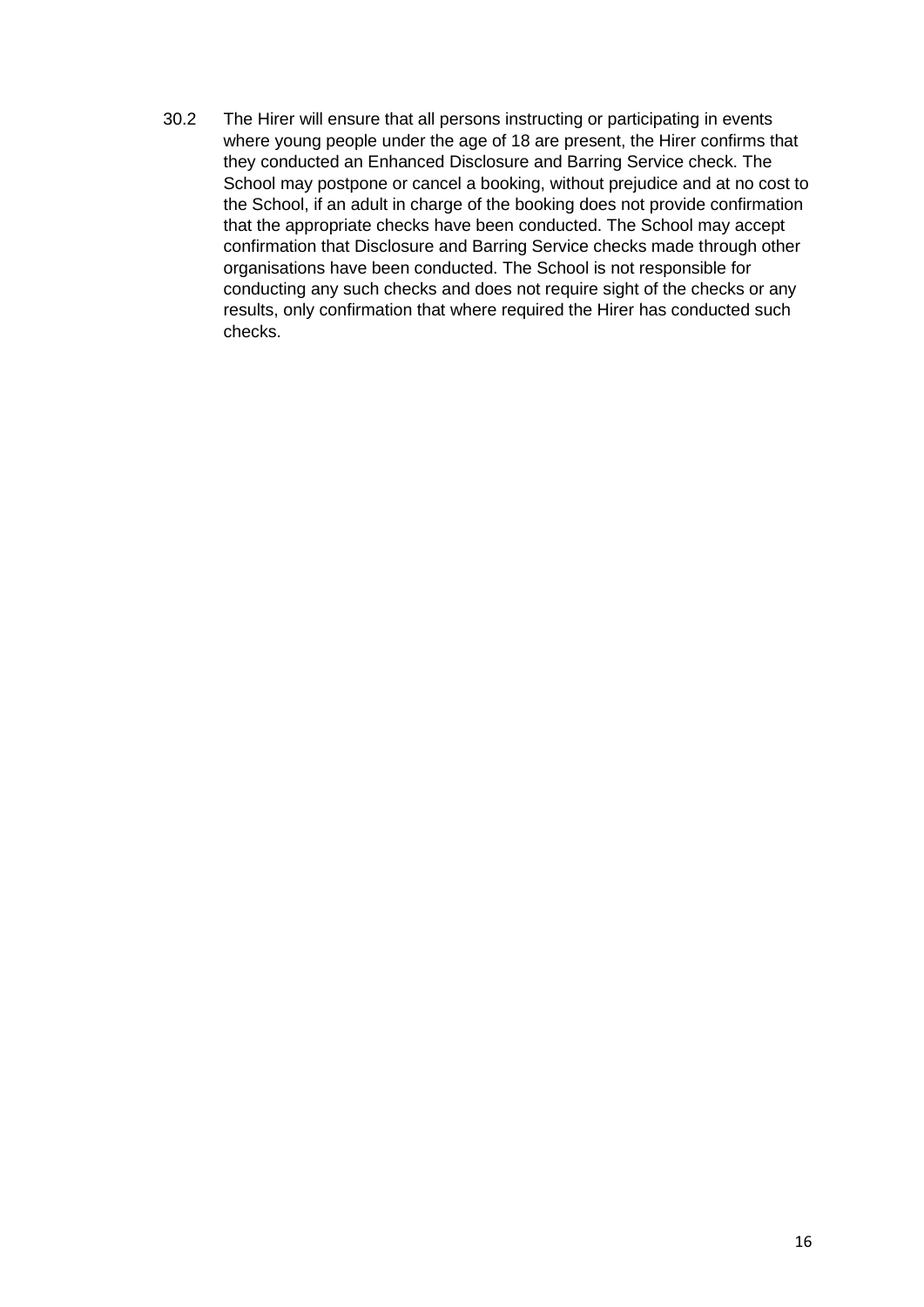## **SCHEDULE 1**

## **PART A**

#### **RESPONSIBILITIES OF THE SCHOOL**

To provide facilities as agreed. The service includes:

- 1. Providing clean and tidy rooms
- 2. Providing site team staff to assist with issues that may arise relating to the condition and function of the leased rooms.
- 3. Providing car-parking facilities.
- 4. Providing heating, hot water and lighting within the building and lit external access if needed.
- 5. Providing toilet and hand washing facilities.
- 6. Conforming to legislation and the School's requirements that relate to Health and Safety and Equal Opportunities policies.
- 7. The School does not have and does not provide a public entertainments licence.

#### **PART B**

#### **RESPONSIBILITIES OF THE HIRER**

- 1. To leave rooms and facilities in the condition in which they were found.
- 2. Furniture in a tidy state, where furniture has been moved, it must be replaced to the original positions.
- 3. Whiteboards clean.
- 4. Equipment turned off (unless requested to leave on).
- 5. Classroom lights turned off and windows shut.
- 6. Not to allow food and drink to be brought into classrooms.
- 7. Not to allow smoking/vaping on the Premises/Facilities.
- 8. To bring own pens, paper, materials etc.
- 9. Ensuring that no damage is done to the fabric of the building, the furniture and any classroom displays, equipment or work.
- 10. Ensure that all rooms are cleaned after use.
- 11. To ensure that all persons are supervised whilst on the School Premises/Facilities.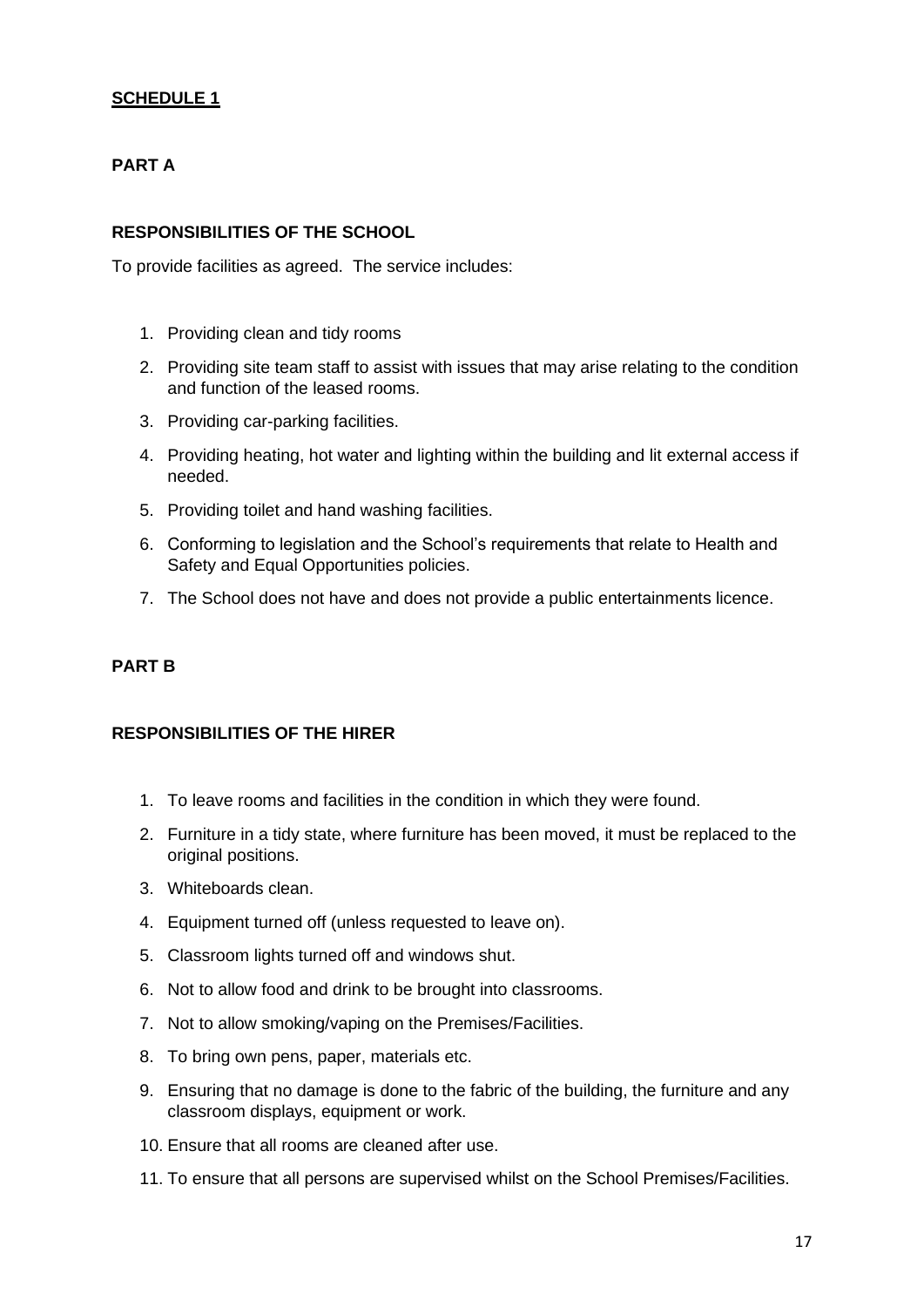- 12. To ensure, if required that DBS checks have been undertaken and confirm this to the School on request.
- 13. To only use electrical equipment where this has been PAT (Portable Appliance Testing) by the user and where permission has been obtained in advance. The Hirer is responsible for obtaining adequate insurance to cover the use of any electrical appliances brought into the building which must be shown to the School upon request.
- 14. In the event that a booking covers consecutive days, the Hirer is responsible to ensure their own belongings and equipment are not left overnight in the specified area unless they have obtained prior written consent of the School.
- 15. Not to use television or radio recordings, broadcasts or interviews without the express permission of the School. The School reserves the right to charge an additional fee in respect of such activities.
- 16. To ensure that mobile telephones are not used in the corridors, toilets, foyer, library or any other common parts of the School.
- 17. To follow the evacuation plan in the event of an emergency, a copy of which is contained within in the Information folder and shown to the hirer.
- 18. To report any damage whether wilful or accidental, to the site team staff so that repairs may be effected to ensure rooms are available for School use.
- 19. Not to use the Premises/Facilities for any other purpose than that which the letting was agreed nor sub-let facilities to any other party.
- 20. To be responsible for complying with legal requirements on admission of persons to the Premises/Facilities during the letting and for obtaining any necessary licences and consents not covered by those obtained by the School.
- 21. To undertake to indemnify the School against all losses, claims, demands, actions, proceedings, damages or costs arising in any way from the letting or by breach of any conditions of letting by the hirer.
- 22. Maintain good liaison with the School by informing the site team staff and/or Headteacher as soon as possible when there are changes to facility requirements
- 23. Ensure the Premises/Facilities are secure and that the School Representative is informed when the area is vacated and ready to be locked and alarmed.
- 24. To be responsible for any person on site due to the Hirer's booking, including for the avoidance of doubt, spectators, friends or any other persons.
- 25. Ensure that no persons on site due to the Hirer's booking acts in any way that, at the discretion of the School is deemed as anti-social or constitutes anti-social behaviour.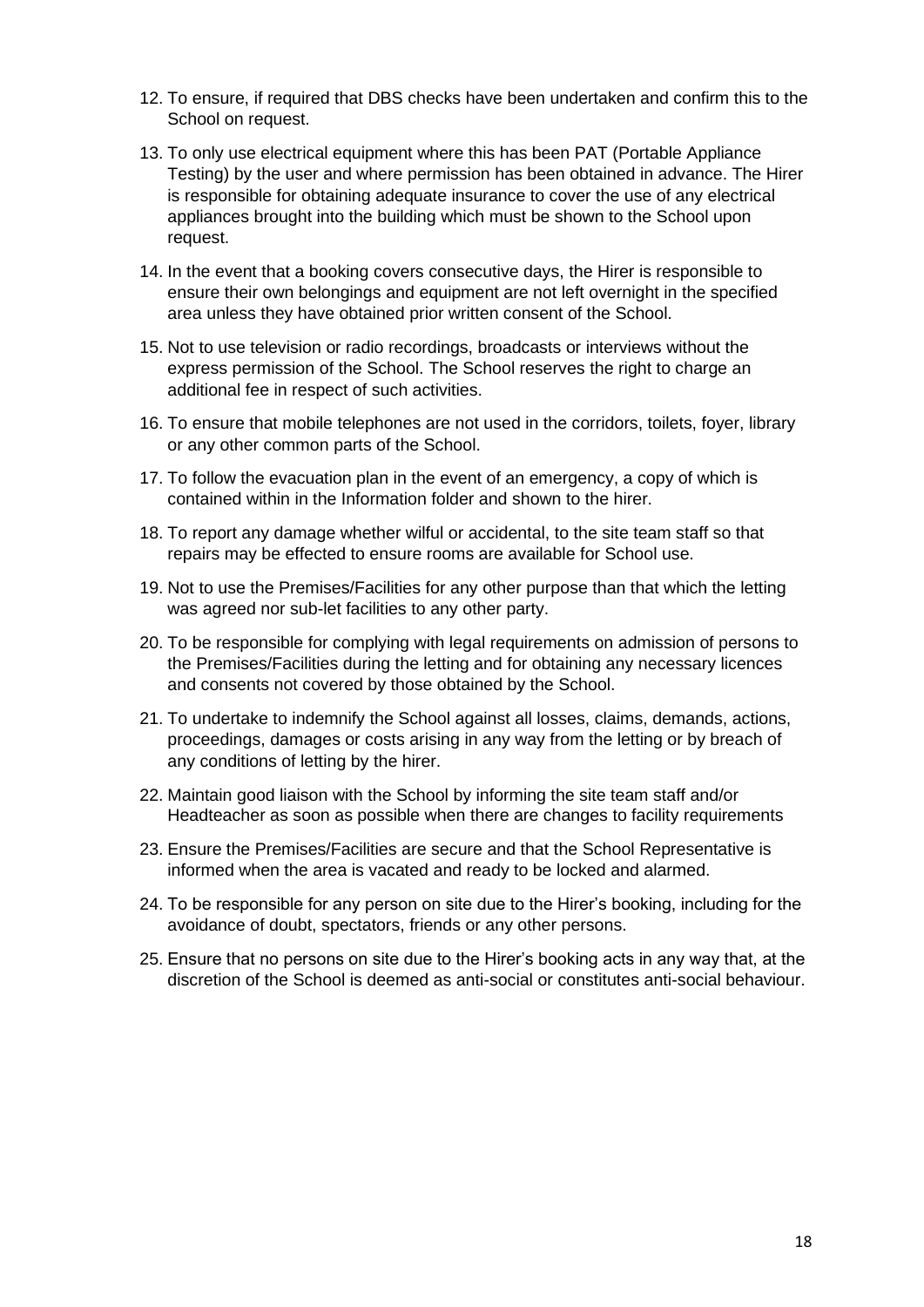## <span id="page-18-0"></span>8. **Appendix 2 – Application Form**

## **The Telford Langley School Lettings Agreement**

| Name:<br><b>Address:</b>                                                                                                                                                                                                                                                                                                                                                                                                                                                                                                                                                                                                                                                                                                                                                                                       |
|----------------------------------------------------------------------------------------------------------------------------------------------------------------------------------------------------------------------------------------------------------------------------------------------------------------------------------------------------------------------------------------------------------------------------------------------------------------------------------------------------------------------------------------------------------------------------------------------------------------------------------------------------------------------------------------------------------------------------------------------------------------------------------------------------------------|
| <b>Phone Number:</b><br><b>Email Address:</b>                                                                                                                                                                                                                                                                                                                                                                                                                                                                                                                                                                                                                                                                                                                                                                  |
| Organisation represented:                                                                                                                                                                                                                                                                                                                                                                                                                                                                                                                                                                                                                                                                                                                                                                                      |
| Purpose for which Premises are required:                                                                                                                                                                                                                                                                                                                                                                                                                                                                                                                                                                                                                                                                                                                                                                       |
| Date(s) required:                                                                                                                                                                                                                                                                                                                                                                                                                                                                                                                                                                                                                                                                                                                                                                                              |
| <b>Time required: Entry</b><br>Departure                                                                                                                                                                                                                                                                                                                                                                                                                                                                                                                                                                                                                                                                                                                                                                       |
| Is a charge to be made for admission? Yes $\Box$ No $\Box$<br>Is heating required? Yes $\Box$ No $\Box$                                                                                                                                                                                                                                                                                                                                                                                                                                                                                                                                                                                                                                                                                                        |
| <b>Facilities required:</b>                                                                                                                                                                                                                                                                                                                                                                                                                                                                                                                                                                                                                                                                                                                                                                                    |
|                                                                                                                                                                                                                                                                                                                                                                                                                                                                                                                                                                                                                                                                                                                                                                                                                |
|                                                                                                                                                                                                                                                                                                                                                                                                                                                                                                                                                                                                                                                                                                                                                                                                                |
| <b>INSURANCE</b> (please attach copies of policies where applicable)                                                                                                                                                                                                                                                                                                                                                                                                                                                                                                                                                                                                                                                                                                                                           |
| <b>Public Liability</b><br><b>Employer's Liability</b><br>$\Box$<br>$\Box$                                                                                                                                                                                                                                                                                                                                                                                                                                                                                                                                                                                                                                                                                                                                     |
|                                                                                                                                                                                                                                                                                                                                                                                                                                                                                                                                                                                                                                                                                                                                                                                                                |
| TO BE COMPLETED ONLY IF MUSIC IS TO BE PERFORMED OR RELAYED<br>I hereby acknowledge that as the Hirer of the above premises on the date and for the purposes indicated, I<br>am responsible for the making of all arrangements with the Performing Rights Society Limited and, if<br>records are relayed, also with Phonographic Performance Limited for obtaining licences and for paying<br>royalties in respect of works performed, and I HEREBY UNDERTAKE to indemnify the school against any<br>actions or claims in respect thereof.                                                                                                                                                                                                                                                                     |
| <b>Signed</b><br><b>Date</b>                                                                                                                                                                                                                                                                                                                                                                                                                                                                                                                                                                                                                                                                                                                                                                                   |
| TO BE COMPLETED ONLY IF PORTABLE ELECTRICAL EQUIPMENT IS TO BE USED.<br>The school has a responsibility under the Health & Safety at Work Act to establish that any equipment<br>bought onto its premises is safe for use. It is essential that electrical equipment is tested periodically by an<br>approved registered electrical contractor. Confirmation is required before a letting is approved that any<br>equipment to be used is tested and safe. Contractors should be members of National Inspection Council<br>for Electrical Installation Contracting or the Electrical Contractors Association. I Certify that the electrical<br>equipment to be used on the school premises has been tested recently by a registered contractor and has<br>been passed safe for use. The equipment consists of: |
| <b>Signed</b><br><b>Date</b>                                                                                                                                                                                                                                                                                                                                                                                                                                                                                                                                                                                                                                                                                                                                                                                   |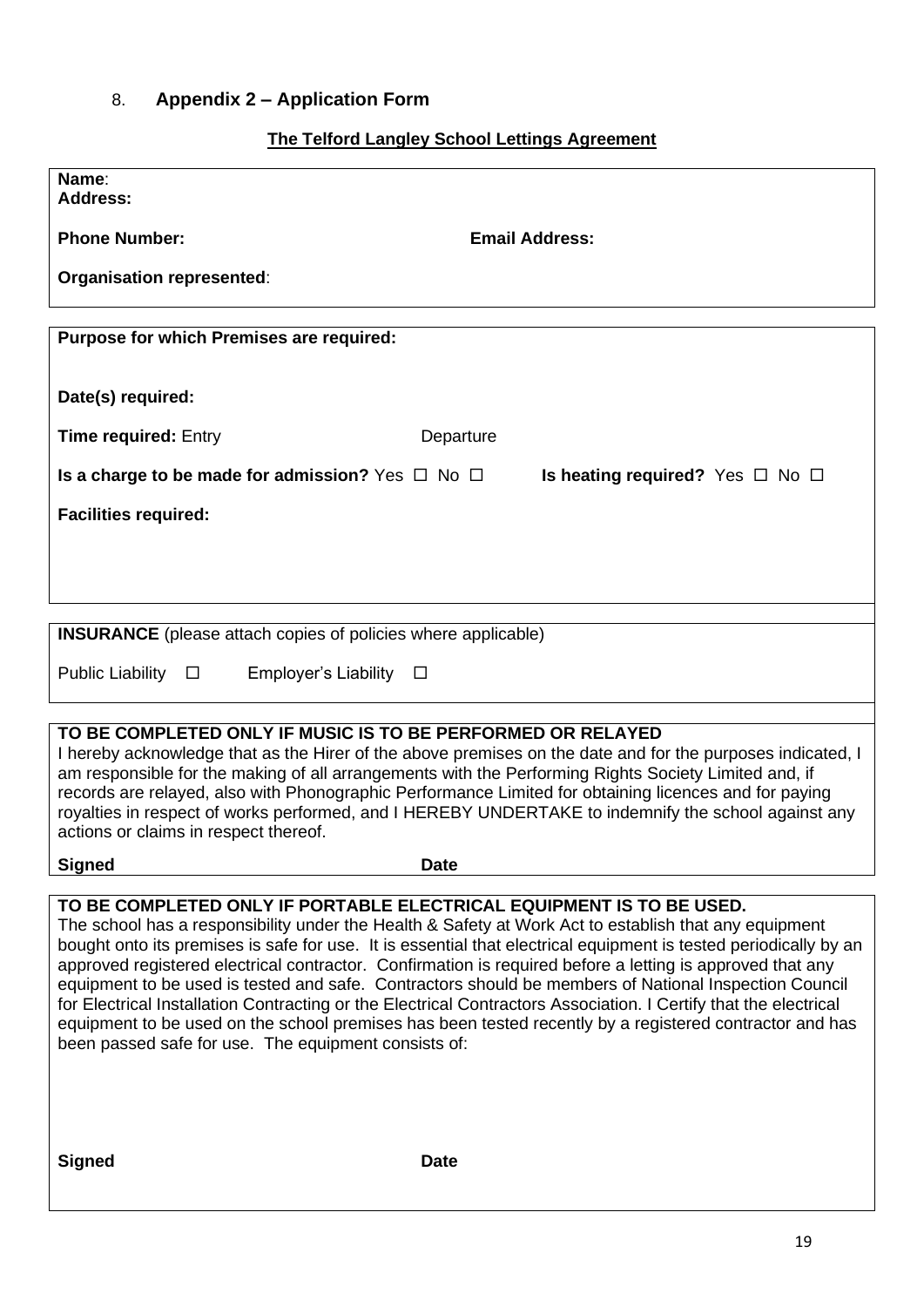## **TO BE COMPLETED BY ALL HIRERS**

**Signed** Date **Date** 

I declare that I have studied the conditions accompanying this form and guarantee that they will be observed. I undertake to pay on demand (a) the charges at least one week before the date of the booking as assessed and (b) the cost of making good any damage which may have been done to the school buildings or furniture or other property of the school, during or in consequence of the proposed occupation.

| TO BE COMPLETED BY THE SCHOOL BUSINESS MANAGER<br>I agree to this application being granted and will give the necessary instructions to the<br>Hirer regarding safe and secure use of the and will make detailed arrangements as<br>required. |      | $\Box$ Safeguarding<br>Checklist<br>Completed. |
|-----------------------------------------------------------------------------------------------------------------------------------------------------------------------------------------------------------------------------------------------|------|------------------------------------------------|
| <b>Signed</b>                                                                                                                                                                                                                                 | Date |                                                |

**DETAILED ARRANGEMENTS:**

**Detailed arrangements agreed on** \_\_\_\_\_\_\_\_\_\_\_\_\_\_\_\_(date)

\_\_\_\_\_\_\_\_\_\_\_\_\_\_\_\_\_\_\_\_\_\_\_\_\_\_\_\_\_\_\_\_\_\_\_\_\_\_\_\_\_\_\_\_\_\_\_\_\_\_\_\_\_\_\_\_\_\_\_\_\_\_\_\_\_\_\_

**Signed Hirer Signed on behalf of School**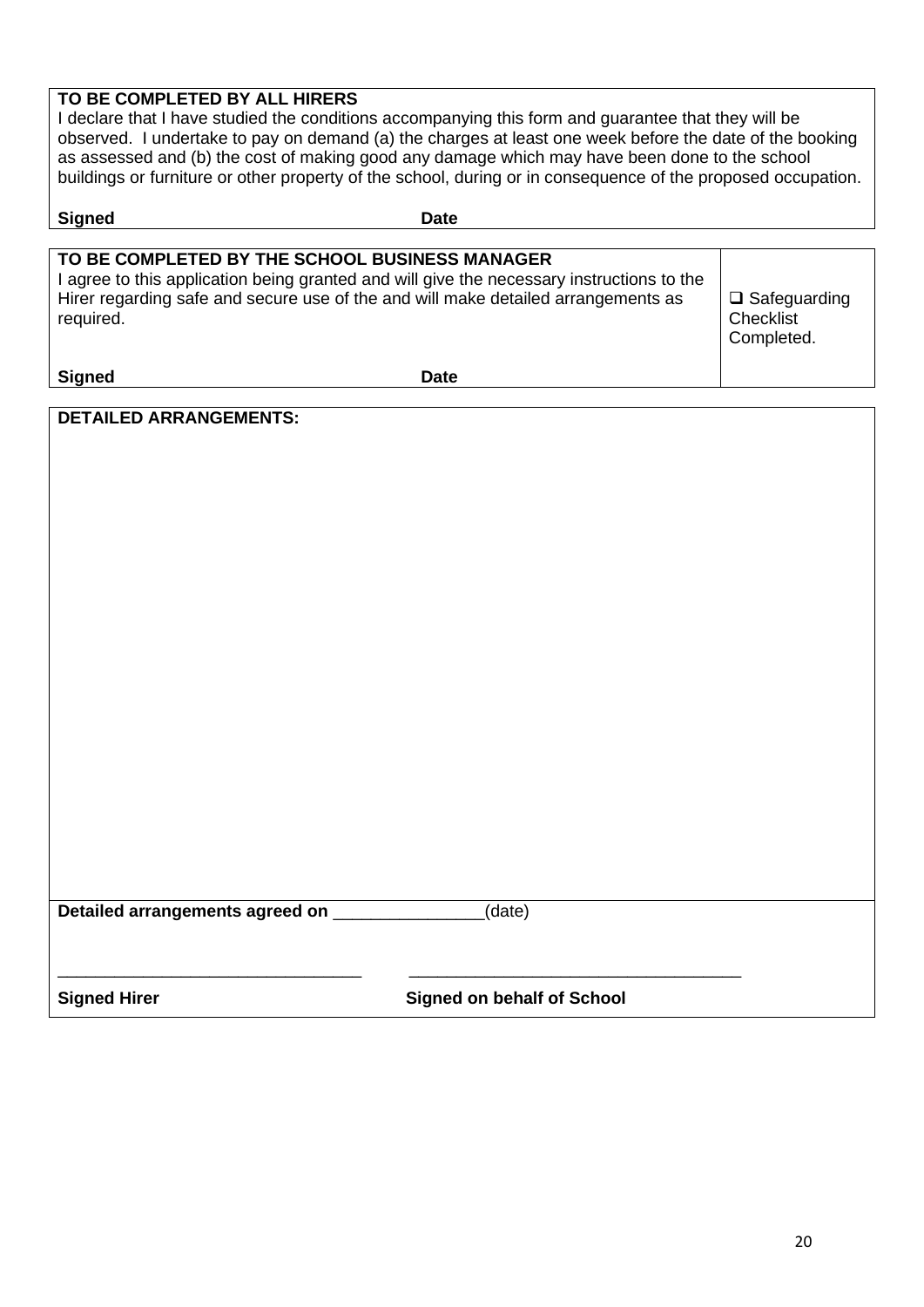## <span id="page-20-0"></span>9. **Appendix 3 – Safeguarding Checklist for External Organisations/ Individuals – Non-Sporting**

| Organisation/Individual's Name:                                                    |  |  |  |
|------------------------------------------------------------------------------------|--|--|--|
| Address:                                                                           |  |  |  |
|                                                                                    |  |  |  |
|                                                                                    |  |  |  |
| Specialist(s) delivering activity/provision (name and contact details):            |  |  |  |
|                                                                                    |  |  |  |
| Organisation's Safeguarding/Welfare Officer:                                       |  |  |  |
|                                                                                    |  |  |  |
|                                                                                    |  |  |  |
| Organisation's/Individual's National Governing Body/Regulator (where appropriate): |  |  |  |

…………………………………………………………………………………..

| <b>Pre-Letting Safeguarding Criteria</b>                                    | <b>Checked by</b> |
|-----------------------------------------------------------------------------|-------------------|
|                                                                             | <b>School</b>     |
| <b>Essential</b>                                                            | Representative    |
|                                                                             |                   |
| Are sessions led by a specialist with the relevant subject qualification(s) |                   |
| or experience to lead children's activities?                                |                   |
| Does the club, organisation, or specialist have appropriate insurance,      |                   |
| with minimum requirements of public liability cover? The hirers must be     |                   |
| able to provide documentary evidence on request.                            |                   |
| Have all specialists who will work with children undergone a recent         |                   |
| enhanced DBS check? The hirers must be able to provide                      |                   |
| documentary evidence on request.                                            |                   |
| Does the organisation or individual comply with good practice               |                   |
| guidelines when working with children, or have in place a club child        |                   |
| protection policy? The hirers must be able to provide documentary           |                   |
| evidence on request.                                                        |                   |
| Does the organisation or specialist operate an equal access policy?         |                   |
| i.e. Opportunities are available to all young people. The hirers must       |                   |
| be able to provide documentary evidence on request.                         |                   |
| <b>Desirable Best Practice</b>                                              |                   |
| Is the club, organisation or specialist affiliated to an appropriate        |                   |
| governing body, where appropriate?                                          |                   |
| Has the organisation or specialist achieved a recognised quality            |                   |
| assurance award such as a charter mark or similar endorsement?              |                   |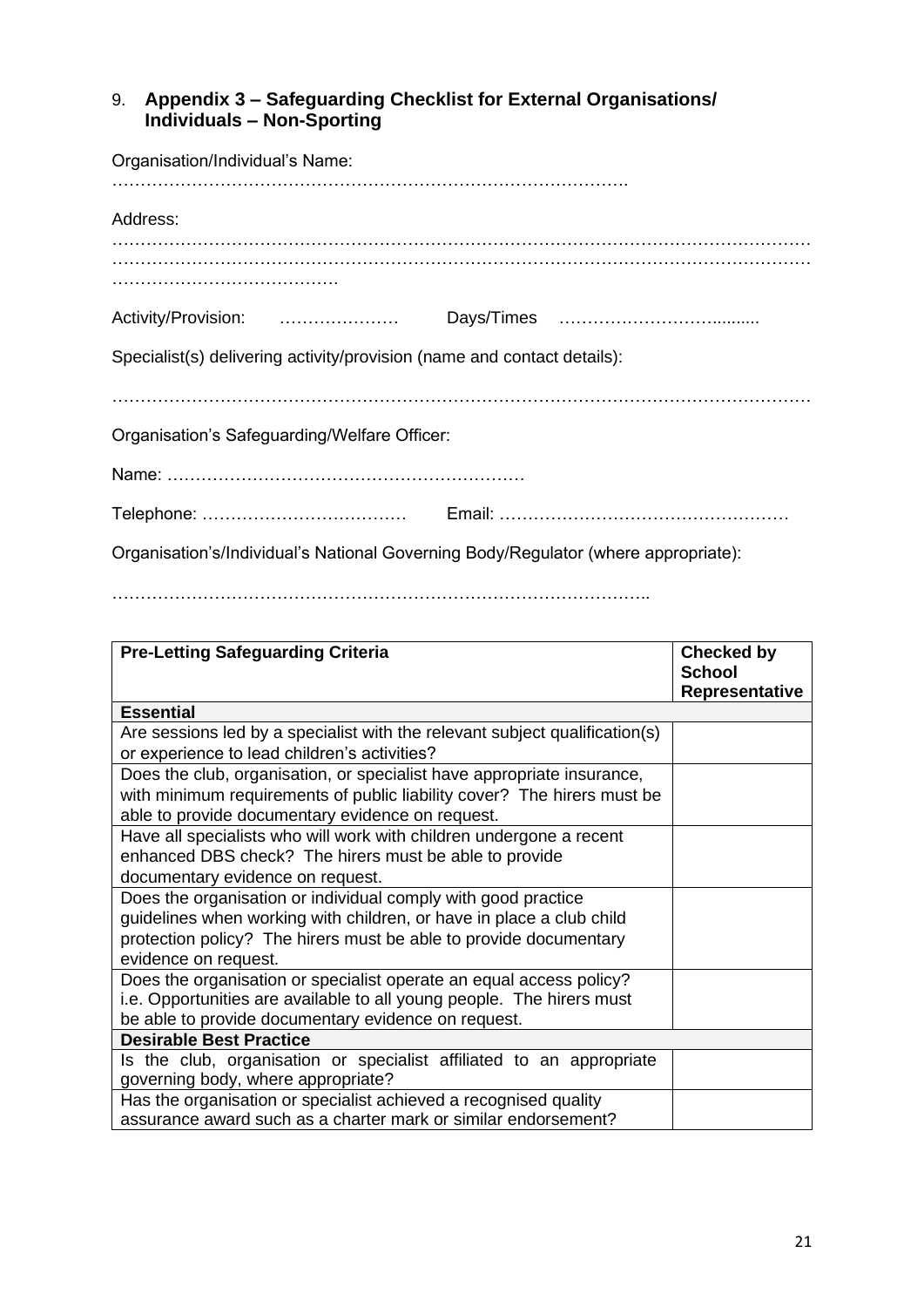## <span id="page-21-0"></span>10. **Appendix 4 – Safeguarding Checklist for External Organisations/ Individuals – Sporting**

| Organisation/Individual's Name:                                         |  |  |  |
|-------------------------------------------------------------------------|--|--|--|
| Address:                                                                |  |  |  |
|                                                                         |  |  |  |
| Specialist(s) delivering activity/provision (name and contact details): |  |  |  |
|                                                                         |  |  |  |
| Organisation's Safeguarding/Welfare Officer:                            |  |  |  |
|                                                                         |  |  |  |
|                                                                         |  |  |  |

Organisation's/Individual's National Governing Body/Regulator (where appropriate):

…………………………………………………………………………………..

| <b>Pre-Letting Safeguarding Criteria</b>                                                                                                                                                                                                  | <b>Checked by</b><br><b>School</b> |
|-------------------------------------------------------------------------------------------------------------------------------------------------------------------------------------------------------------------------------------------|------------------------------------|
|                                                                                                                                                                                                                                           | Representative                     |
| <b>Essential</b>                                                                                                                                                                                                                          |                                    |
| Any club wishing to practice Martial Arts must have a Telford & Wrekin<br>Martial Arts Advisory Groups (WMAAG) affiliation card                                                                                                           |                                    |
| Is the club, organisation, coach or leader affiliated to an                                                                                                                                                                               |                                    |
| appropriate sports or leisure governing body?                                                                                                                                                                                             |                                    |
| Are sessions led by a coach/instructor that has the relevant sports or<br>leadership qualification(s) and level of qualifications to lead children's<br>activities? The hirers must be able to provide documentary evidence<br>on request |                                    |
| Does the club, organisation, coach or leader have appropriate                                                                                                                                                                             |                                    |
| insurance, with minimum requirements of public                                                                                                                                                                                            |                                    |
| liability cover? The hirers must be able to provide copies of policies.                                                                                                                                                                   |                                    |
| Have all coaches/leaders/instructors undergone a recent enhanced                                                                                                                                                                          |                                    |
| DBS check? The hirers must be able to provide documentary evidence                                                                                                                                                                        |                                    |
| on request.                                                                                                                                                                                                                               |                                    |
| Does the club/organisation comply with good practice                                                                                                                                                                                      |                                    |
| guidelines when working with children, or have in place a club child                                                                                                                                                                      |                                    |
| protection policy? The hirers must be able to provide documentary                                                                                                                                                                         |                                    |
| evidence on request                                                                                                                                                                                                                       |                                    |
| Does the club, organisation, coach or leader operate an equal access                                                                                                                                                                      |                                    |
| policy? i.e. Opportunities are available to all young people. The hirers                                                                                                                                                                  |                                    |
| must be able to provide documentary evidence on request.                                                                                                                                                                                  |                                    |
| <b>Desirable Best Practice</b>                                                                                                                                                                                                            |                                    |
| Has the club or organisation achieved a recognised quality assurance                                                                                                                                                                      |                                    |
| award such as a Sport England 'Club mark' or a relevant Sport's                                                                                                                                                                           |                                    |
| Governing Body 'Charter Standard'?                                                                                                                                                                                                        |                                    |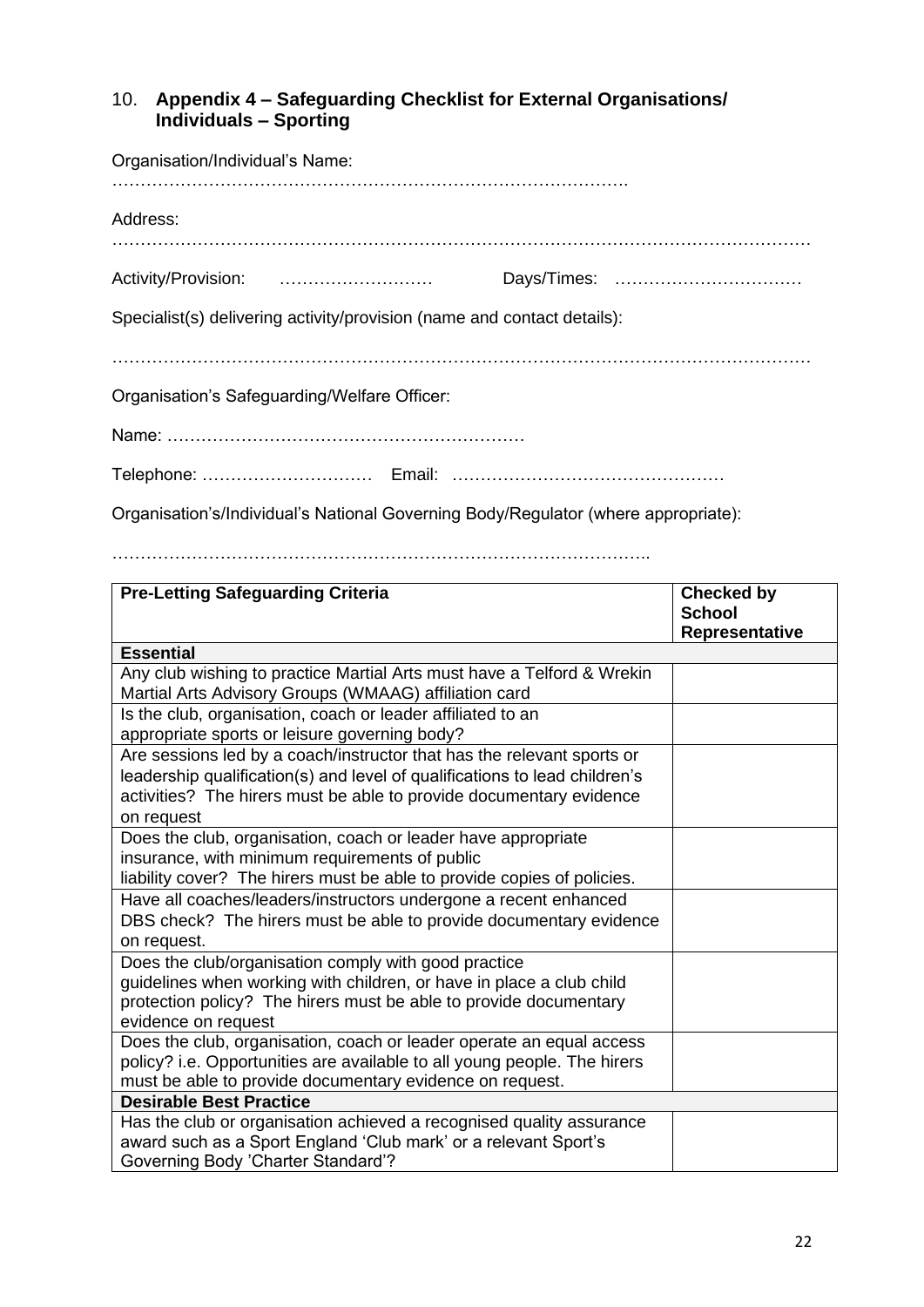## <span id="page-22-0"></span>11. **Appendix 5 - Scale of Charges**

Charges are per hour unless otherwise stated

| <b>Facility</b>                      | Cat A | <b>Cat B</b> | Cat C |
|--------------------------------------|-------|--------------|-------|
| Classroom                            | £20   | £30          | £40   |
| <b>Meeting Room</b><br>$(10$ people) | £10   | £20          | £30   |
| Theatre                              | £30   | £40          | £50   |

## **Examples of categories:**

Category A – Local youth groups such as Brownies/Scouts or other not for profit organisations.

Category B – Small local groups/individuals that run for a profit but are offering services to enhance the local community, for example, exercise instructors.

Category C – Privately-run for-profit organisations/businesses.

## **Caretaking Charges:**

Monday – Saturday £20 per hour Sunday £27 per hour